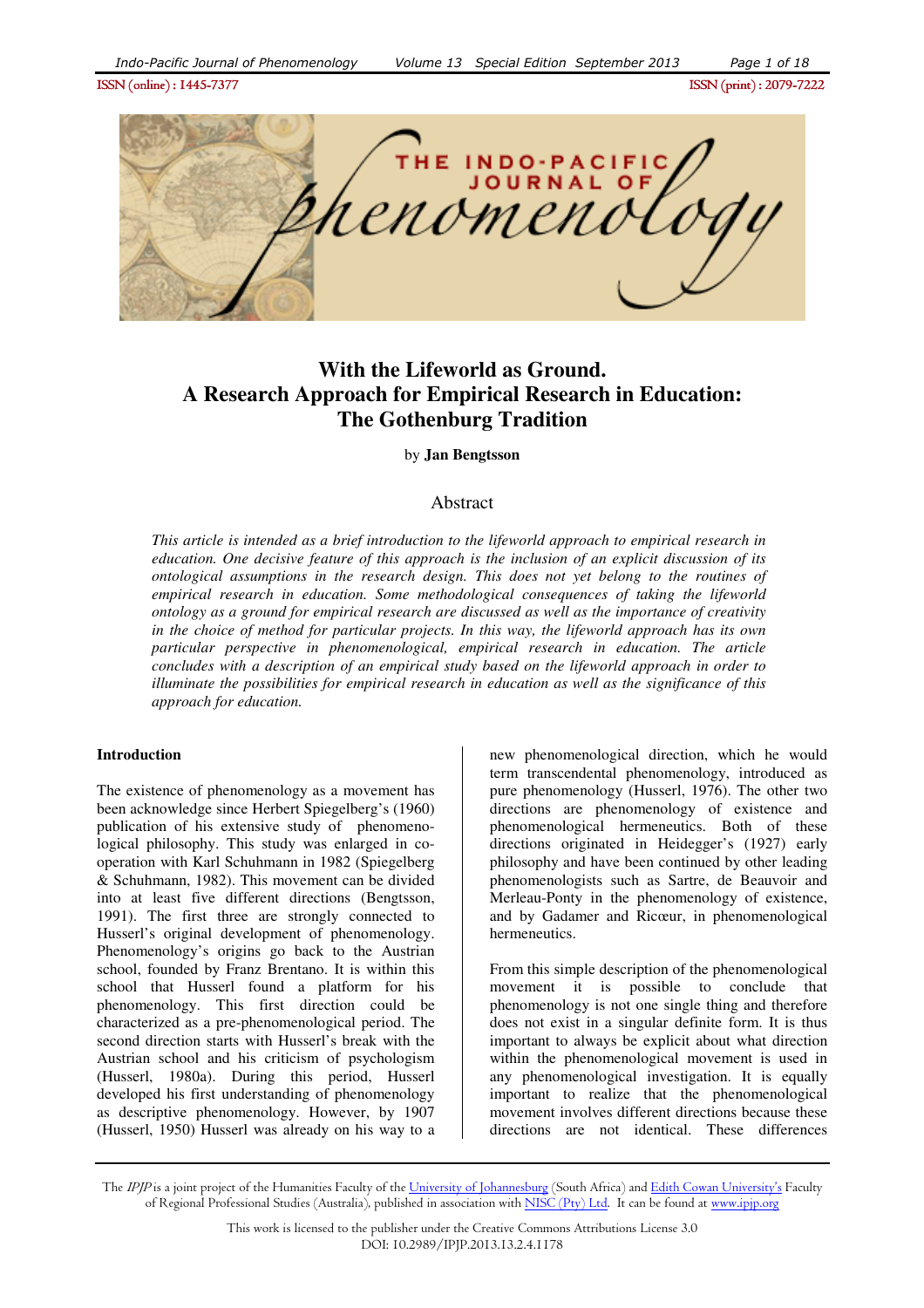sometimes include contrasting knowledge claims and in these cases the directions are not always compatible. Notions and methods can therefore not be mixed freely between the phenomenological directions.

The research approach introduced in this Special Edition is based on lifeworld phenomenology (Bengtsson, 1984; 1986; 1988a). This approach uses resources from lifeworld phenomenology. Books and articles about phenomenology frequently assert that Husserl introduced both the word and the notion of the lifeworld in his late work, which was published posthumously in the book *Die Krisis der europäischen Wissenschaften und die transzendentale Phänomenologie* [The crisis of European sciences and transcendental phenomenology] (Husserl, 1954). This assertion is, however, incorrect (Bengtsson, 1984). Husserl's use of the word lifeworld can at least be traced back to the years 1916–17 when he wrote a manuscript entitled *Lebenswelt – Wissenschaft – Philosophie: Naives hinleben in der Welt – Symbolisches festlegen durch Urteile der Welt – Begründung* [Lifeworld – science – philosophy: naïve living in the world – symbolic fixation through judgments about the world – founding]. This manuscript predates the publication of his article *Die Krisis der europäischen Wissenschaften und die transzendentale Phänomenologi*e [The crisis of European sciences and transcendental phenomenology] in 1936 (Husserl, 1936) by 20 years. In fact, Husserl's notion of the lifeworld was introduced even earlier than this date, but he referred to it using other terms, such as "the world of the natural attitude" (Husserl, 1976, p. 56).

The above discussion serves to illustrate two points about the lifeworld. Firstly, the notion of the lifeworld was introduced in Husserl's transcendental phenomenology, but was not part of pure phenomenology. The lifeworld thus belongs to mundane phenomenology. It is pre-transcendental and not transcendental; it precedes and is presupposed by transcendental phenomenology in its efforts to demonstrate the pure constitution of the lifeworld. However, if the transcendental argument is conclusive, transcendental phenomenology cannot presuppose the lifeworld completely. Transcendental phenomenology has to go beyond the lifeworld in order to be pure and cannot accept that the lifeworld is also presupposed in the reflection and explication of the lifeworld. However, the lifeworld phenomenology used in the lifeworld approach contained in this Special Edition is consequent in affirming the presupposition of the lifeworld on all levels. There is no way to escape the lifeworld. Thus, lifeworld phenomenology is differentiated from the knowledge claims of transcendental phenomenology.

Secondly, the notion of the lifeworld is not identical with the term 'lifeworld'. As already noted, Husserl used several terms to describe the concept of the lifeworld. This is also true of other scholars in the phenomenological movement. Heidegger (1927) used the term 'being-in-the-world' (*in-der-Welt-sein*)*,* Merleau-Ponty (1945) 'being-to-the-world' (*être-aumonde*), and Schutz (1962) 'world of daily life'. Each of these scholars added their particular accent to the understanding of the lifeworld. Among other things, Heidegger stressed the practical and historical dimension of the lifeworld, Merleau-Ponty its embodiness and Schutz its social dimensions. Together, these scholars provide a differentiated understanding of the lifeworld containing a large number of partial theories and concepts. This constitutes the core of the resources of the lifeworld approach.

The understanding outlined above highlights the double function of the lifeworld. This is expressed in the title of this article: "with the lifeworld as ground". On the one hand, the lifeworld is a factual ground that cannot be overcome through philosophical reflection or scientific research (the philosopher and the researcher are always already in the world), and on the other hand, the lifeworld is a theoretical ground for empirical research (the theoretical resources for research).

The theories and concepts of lifeworld phenomenology are, however, not directly available for use in empirical research. With the exception of Schutz none of the lifeworld phenomenologists mentioned above were interested in using lifeworld phenomenology in empirical research or in showing how an empirical research approach could be based on their theories. Their projects were strictly philosophical and they used the theory of the lifeworld to answer philosophical questions. This also applies to Merleau-Ponty, despite the fact that he introduced empirical results from psychology and medicine into his discussions. Schutz (1932, 1962) tried to make the notion of the lifeworld useful to the social sciences. However, he avoided taking a stance regarding transcendental phenomenology's claim of reducing the lifeworld to pure consciousness (Bengtsson, 2002) and he combined lifeworld phenomenology with a methodology based on neo-Kantian hermeneutics based on Max Weber. The inconsistency between lifeworld phenomenology and phenomenological hermeneutics, on the one hand, and neo-Kantian hermeneutics, on the other hand, will be discussed later in this paper.

The empirical research approach discussed in this Special Edition aims to make the transition from philosophical to empirical research explicit. It also

The IPJP is a joint project of the Humanities Faculty of the University of Johannesburg (South Africa) and Edith Cowan University's Faculty of Regional Professional Studies (Australia), published in association with NISC (Pty) Ltd. It can be found at www.ipjp.org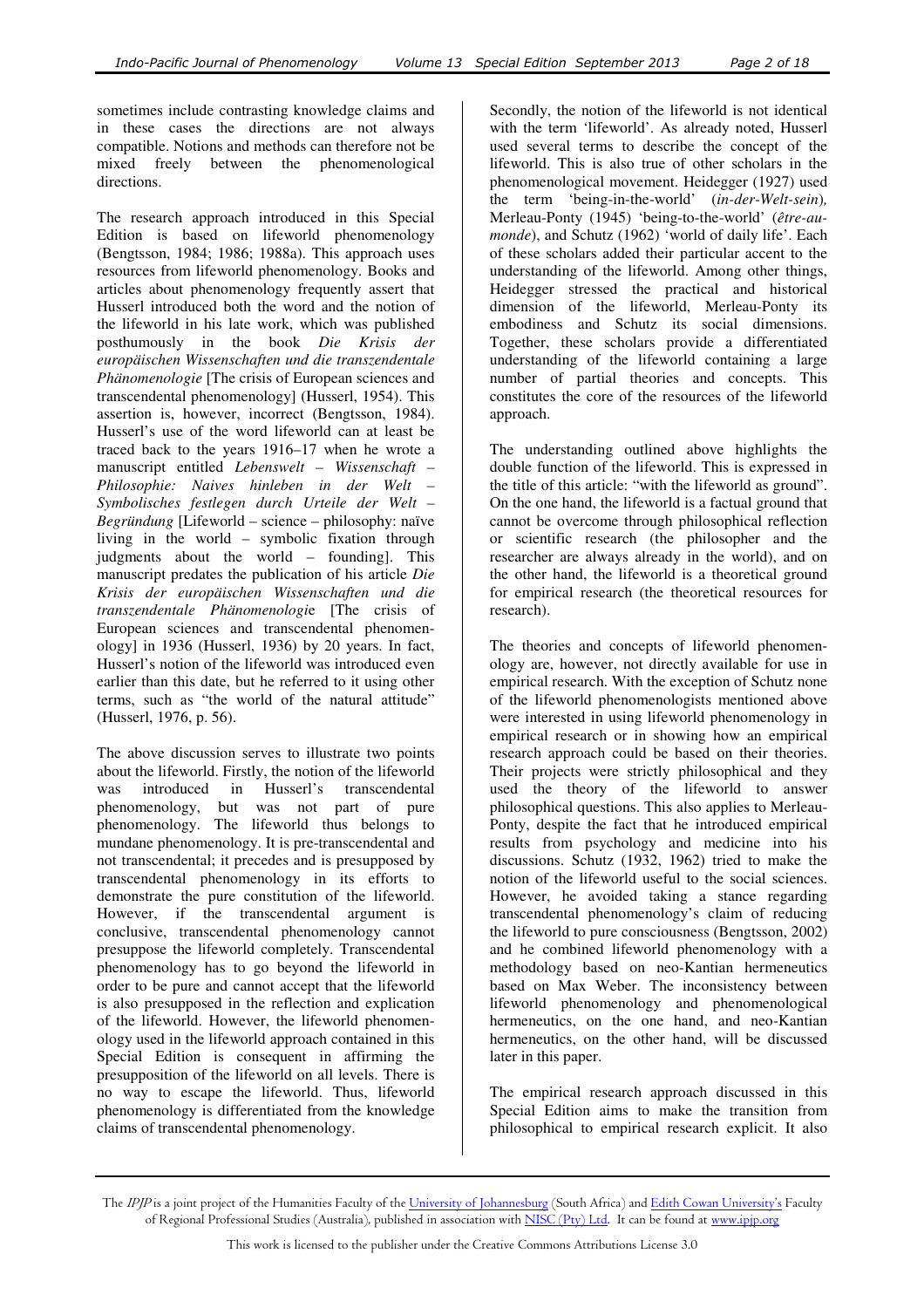aims to offer a research approach that is consequently and coherently based on lifeworld phenomenology.

### **Philosophy of science of the lifeworld approach**

I believe that the ground of empirical research can be formulated in the following manner. All empirical research tries to establish knowledge about some delimited part of reality. In doing this, assumptions are made, often unconsciously, about this reality. Assumptions are also made about how it is possible to acquire knowledge about this reality. Theories about those kinds of assumptions belong to two different branches of philosophy, namely ontology and epistemology respectively.

Ontological and epistemological assumptions constitute the philosophical ground of empirical research in the sense that they are presupposed in all empirical research. The ground, however, does not need to be understood in an absolute sense. In the following section I will limit the discussion to ontological assumptions, not because epistemological assumptions are less important, but because the space of an article is not enough to discuss both assumptions. I have chosen to focus on ontological assumptions because they are less noticed (Bengtsson, 1988b, 1991). Ontological assumptions could be described as the medium through which research is conducted. From a different perspective they could be described as the invisible that makes the visible appear. I think, however, that the gestalt figure of the face-vase, introduced by the Danish psychologist Edgar Rubin (1915), adds a new dimension to understanding the relationship between philosophical assumptions and empirical research.

# *Figure 1: Edgar Rubin's face-vase*  (Source: Rubin 1915, figure 3).



Within this figure, or figures, there is interdependence between figure and background. If the vase is figure, it is so only because the surrounding background is seen in a particular way. However, this can change radically. The figure suddenly switches and the vase becomes the background and the earlier background appears as two faces looking towards each other. Thus, if the background is changed a new figure appears. If this principle is applied to empirical

research, it could be said that the empirical reality that is open for study depends on the ontological assumptions that are made. When the assumptions are changed a different reality appears.

In other words, empirical research is not free of philosophical assumptions. These assumptions are different in different research traditions, but they are always presupposed. In some traditions, such as philosophical positivism, they are even denied, but this is, of course, also a theory, although of a particular kind. In other traditions, the assumptions are not denied, but they are also not made explicit. Instead, they function implicitly in the research. Such a tradition could be called naïve positivism. Some assumptions are always presupposed in empirical research and these assumptions need to be made as explicit as possible; otherwise it is not possible for the researcher to take a position regarding these assumptions. The assumptions should also be made explicit to other researchers in order to facilitate examination and discussion about them. If the presuppositions of research are not open to examination, the research's contribution to scientific knowledge could be brought into question. In order to avoid this questioning the methods used in a particular study are always presented in empirical research reports. The ontological presuppositions for the choice of method should also be explicated in order to determine the research's contribution. However, these ontological presuppositions might not always be completely and finally explicated. Later in this article I will return to a discussion of the methodological consequences of ontology.

# **Ontological options**

Against this background the question arises of what ontological options are available. Ontology has existed for as long as philosophy, which has existed for at least 2500 years. It is, of course, impossible to provide even an outline of this history. The task therefore has to be limited in a way that is relevant to its purpose. I have decided on the following strategy. To start with, the task can be limited to the history of Western philosophy and further limited to its history since the Renaissance. It is during this period that empirical research originated and corresponding ontological theories were introduced. Contemporary empirical research is still to a large extent based on theories from this founding period (Bengtsson, 2013). The task can further be limited to some of the classical theories developed since the Renaissance in order to compare some of their essential assumptions and consequences for educational research with the lifeworld ontology.

The *IPJP* is a joint project of the Humanities Faculty of the <u>University of Johannesburg</u> (South Africa) and <u>Edith Cowan University's</u> Faculty of Regional Professional Studies (Australia), published in association with <u>NISC (Pty) Ltd</u>. It can be found at <u>www.ipjp.org</u>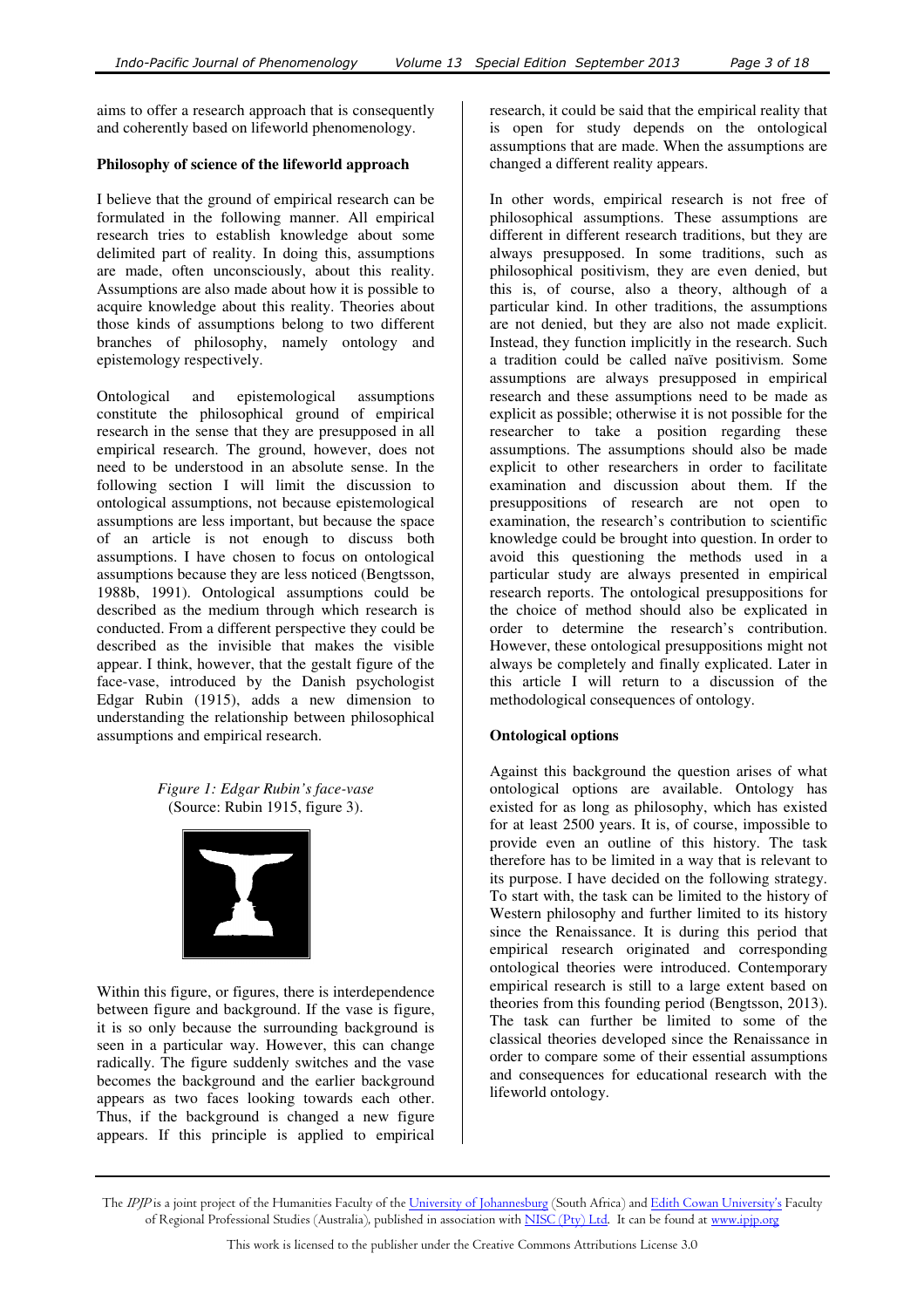One of the most influential ontological theories was the dualism of Descartes (Descartes,  $1975$ ).<sup>1</sup> According to this ontology, everything that exists can be understood with the help of two different kinds of qualities: material and mental. There is no relationship between these two kinds of qualities. They coexist but are incompatible with each other. This has been the crucial problem of dualism since its beginning. I will illustrate the problem through the use of an example. In the morning, when I am slicing fruit, I suddenly cut my finger. The finger has a wound, it bleeds and it hurts. Dualism can offer a way of analysing this example. The wound in my finger is physical and so is the blood. The wound and the blood are of the same kind and stand in a causal relationship to each other. The wound in the skin is the cause of the blood streaming out of the finger. The pain, however, is of a totally different kind and has nothing to do with material qualities. Dualism is therefore able to understand material as well as mental qualities, but they are divided in two separate realms that never meet. It thus remains a mystery what the pain has to do with the wound and the blood and vice-versa.

Historically, two forms of monism have played the role of ontological theories competing with dualism. According to these theories, a single quality is enough to understand all that exists. These two forms of monism are usually referred to as materialism and idealism. Idealism argues that the only quality that is needed in order to understand reality is mental qualities of different kinds such as mental states, cognitions or ideas. Materialism turns this ontology upside down, so to speak, and argues that all that exists are material qualities of different kinds and in different constellations. Both forms of monism overcome one of the basic problems of dualism, in that they are able to explain the relationship between material and mental qualities. This problem simply disappears in monism. If only one kind of quality exists, there cannot be any problem in understanding the relationship between different kinds of qualities. However, a new question arises: Is it really possible to understand everything that exists with only one kind of quality? According to both forms of monism, everything can be reduced to only one kind of quality. Materialism reduces mental qualities to material qualities, arguing that all mental qualities can be understood as material qualities. Idealism uses the same strategy, but argues for the inverse reduction,

 $\overline{a}$ 

namely that all material qualities can be reduced to different kinds of mental qualities.

Materialism was the ontological foundation of psychology and educational research when they were established as scientific disciplines in the later part of the  $19<sup>th</sup>$  century. Wilhelm Wundt is often considered to be the father of this scientific endeavour (Wundt, 1873). He started the first psychological laboratory, as it was called, in 1879 in Leipzig, Germany. This was soon followed by psychological laboratories all over Europe and the USA. The inspiration for this psychology was the natural sciences (as can be seen in the choice of name and its technical use). In the psychological laboratories experiments were conducted in order to measure mental activities by way of physiological changes in the physical body. Wilhelm Wundt was also educated in medicine. This knowledge was transferred to educational research, which was understood as the application of psychological knowledge to educational problems (Bengtsson, 2006b).

A second major direction in psychology and educational research based on a materialistic ontology is behaviourism. Watson provided behaviourism with its first influential formulation at the beginning of the  $20<sup>th</sup>$  century (Watson, 1919), and scholars like Skinner refined the research direction (Skinner, 1971). This form of materialism differs considerably from the former physiological approach. In behaviourism, patterns of behaviour are studied in the form of the organism's reaction to causal stimuli in the physical environment. While the physiological approach focused on inner processes in the organism, behaviourism observed outer physical behaviour.

There are also different forms of idealism in the history of psychology and educational research. Piaget's individual constructivism is an example of an approach that is clearly idealistic in its research approach. This is a neo-Kantian approach that assumes that children construct their reality cognitively. It is therefore the task of empirical research to find out what cognitions children need in order to understand reality. Consequently, during numerous equilibrative thought experiments of learning, Piaget exposed children to dilemmas that are supposed to be handled by purely logical means and integrated into a final equilibration of a logical and total system (see for instance Piaget, 1937; 1946; critical discussions by Merleau-Ponty, 2001; Hundeide, 1977).

Different forms of social constructivism also have idealistic tendencies. Although the social and communicative aspects of the constructions are always stressed, the constitutive role of the human body is mostly neglected (Lave & Wegner, 1991;

<sup>&</sup>lt;sup>1</sup> Descartes' ontology is sometimes called metaphysics. However, his theory is very modern for its time in the sense that it is not dependent on metaphysical notions such as God. Although he introduces God in his discussion, God is a hypothesis that does not have a function in his theory of reality. This is a typical strategy in Renaissance thinking in relation to separating religion and research.

The IPJP is a joint project of the Humanities Faculty of the University of Johannesburg (South Africa) and Edith Cowan University's Faculty of Regional Professional Studies (Australia), published in association with NISC (Pty) Ltd. It can be found at www.ipjp.org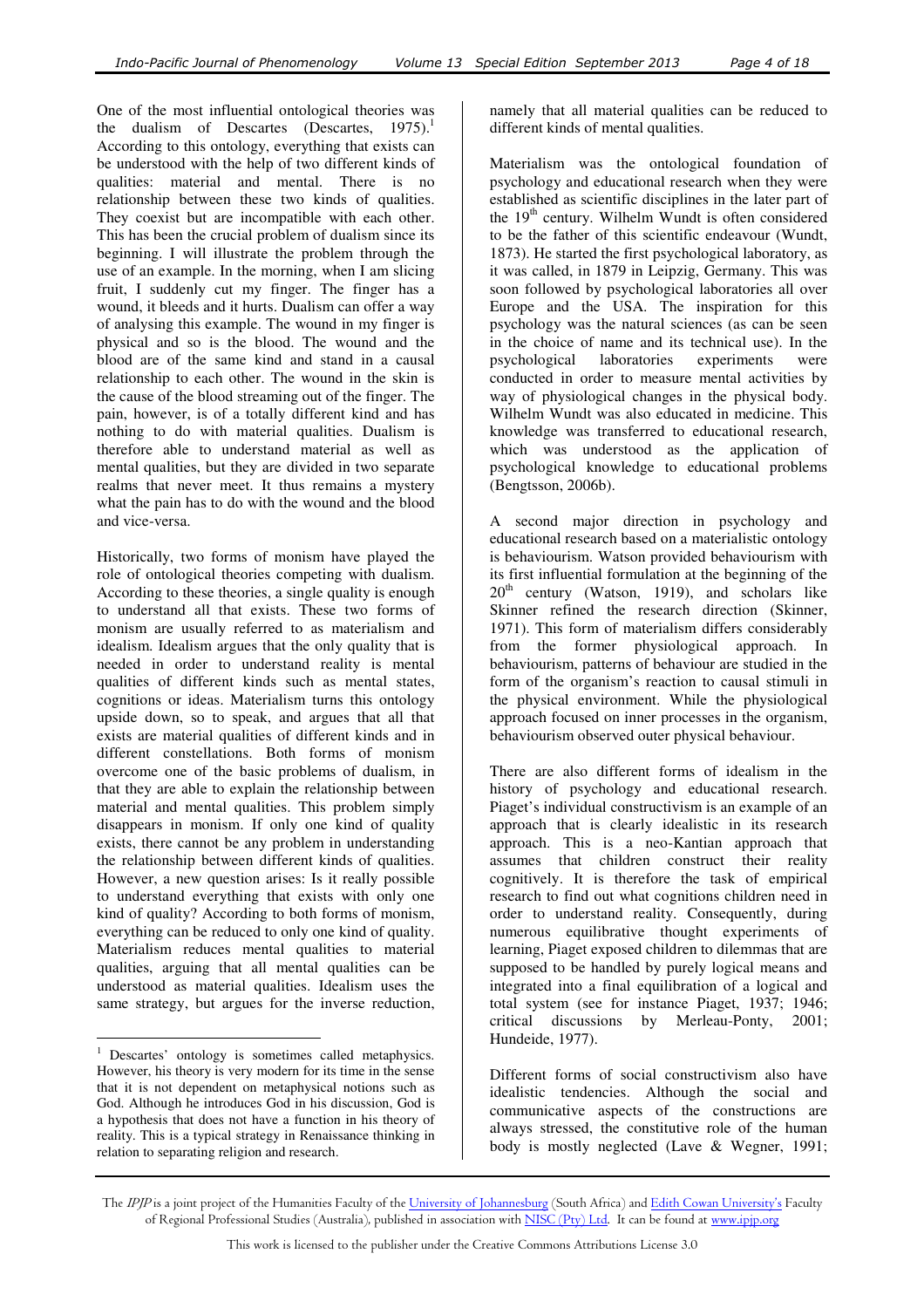Wertsch, 1991, 1998). There is sometimes a very strong focus on linguistic meaning, arguing that no meaning exists outside texts, narratives or language in general. Language in its different forms is supposed to constitute a self-sufficient, although not stable, meaning system (Potter & Wetherell, 1987).

The possibility of monism replacing dualism depends on its power to convince researchers of the reduction of reality to one of two different kinds of qualities. Methodological consequences of the two forms of monism seem to be that materialism prefers methods like experiment and observation, while idealism prefers methods like interviews and intellectual tasks. This methodological choice came to the fore in the 1980s when qualitative approaches were introduced in educational research. The credo of the qualitative movement at that time was often expressed in the rhetorical question, "If you want to know something about other people, why don't you ask them?" (Kvale, 1996, p. 1). This question was addressed to educational researchers who used behaviouristic methods such as observation and it presupposed that these methods could and should be replaced by interviews.

# **Lifeworld ontology**

Lifeworld ontology represents a different understanding of reality. If it were not for phenomenology's continuing criticism of all kinds of -isms since its very beginning<sup>2</sup>, the lifeworld ontology could have continued the tradition of constructing names with the suffix -ism and used the name pluralism. In this context, pluralism means that reality is conceived of as complex, consisting of a large number of different qualities that cannot be reduced to each other. In this sense it is, of course, harmless to use the word pluralism as a synonym for the lifeworld ontology, because it means reduction to complexity, which is the opposition of traditional reductionism.

In order to make the assertion of the complexity of reality credible, it is necessary to show this by way of some simple, but hopefully convincing, examples. In our everyday life, tools of different kinds surround us. Heidegger (1972) calls them *Zeuge* and they can be exemplified by items such as pen, paper, books, tables, clothes, shoes, glasses, and cell phones. Tools all have a particular quality in common that cannot be

reduced to either physical or mental qualities. This quality could perhaps be referred to as 'utility quality' and it is experienced as the possibility of use. The cell phone, for instance, is made of several material qualities, mainly plastic and metal, but it also has a utility quality that cannot be reduced to material qualities. Despite this, the quality is an experienced quality of this material thing; to be precise it is experienced as the possibility of calling people with the cell phone. If we could not experience this quality, the item could not be used as a cell phone and then we would question whether it was actually a cell phone. It should also be obvious that the utility quality is not a mental quality; it is a quality of this particular material thing, not something that we can find in inner life. The utility quality of the cell phone should also not be confused with the technical function of the cell phone. We do not need any technical knowledge about the cell phone, we do not need to understand what makes it work, in order to experience it as a cell phone and know how to use it as a cell phone.

In preschools, children might find things like swings, seesaws, balls and other objects to play with. Such things are not neutral for the children. They have a very particular quality, which could best be described by words such as requiredness or appeal (Langeveld, 1984). The ball is there to be kicked, the swing requires swinging on, and the seesaw includes a social dimension in its appeal by requiring two children to use it together. This kind of requiredness can also be found in the exteriority as well as in the interiority of buildings and in places (Bengtsson, 2011). Libraries demand silence, churches a respect for the sacred, and a bump on the road not only requires us to slow down but also has built-in consequences if not obeyed.

All tools and toys (actually, all things of all kinds) only exist together with other things. In the lifeworld there are, strictly speaking, no single things. Every object that we experience or handle is surrounded by other objects, and every object refers in its turn to further objects outside the present surroundings. However, all objects in the present surrounding and in the lifeworld are not of equal significance. Depending on the person's activities, certain objects are singled out and they include references to appresented or coexperienced other objects inside and outside the present surrounding.<sup>3</sup> However, the person's field of

 $\overline{a}$ 

 $\frac{1}{2}$  In the first book in which Husserl introduced phenomenology, *Logische Untersuchungen* [Logical investigations], volume one, *Prolegomena zur reinen Logik* [Prolegomena to pure logic] (Husserl, 1980a), his criticism against psychologism in logic was so strong that he convinced most people at this time about the mistakes of reductionism and established phenomenology as a strong position.

<sup>&</sup>lt;sup>3</sup> In this text I use the term 'appresentation' for the simultaneous apprehension of different aspects of objects. In this way, appresentation means that all presentations or appearances of experience always and by necessity include additions without which the experienced objects would not be complete. Although the literal sense of appresentation is the addition of something to the presentation, this language might be misleading, because presentation and

The IPJP is a joint project of the Humanities Faculty of the University of Johannesburg (South Africa) and Edith Cowan University's Faculty of Regional Professional Studies (Australia), published in association with NISC (Pty) Ltd. It can be found at www.ipjp.org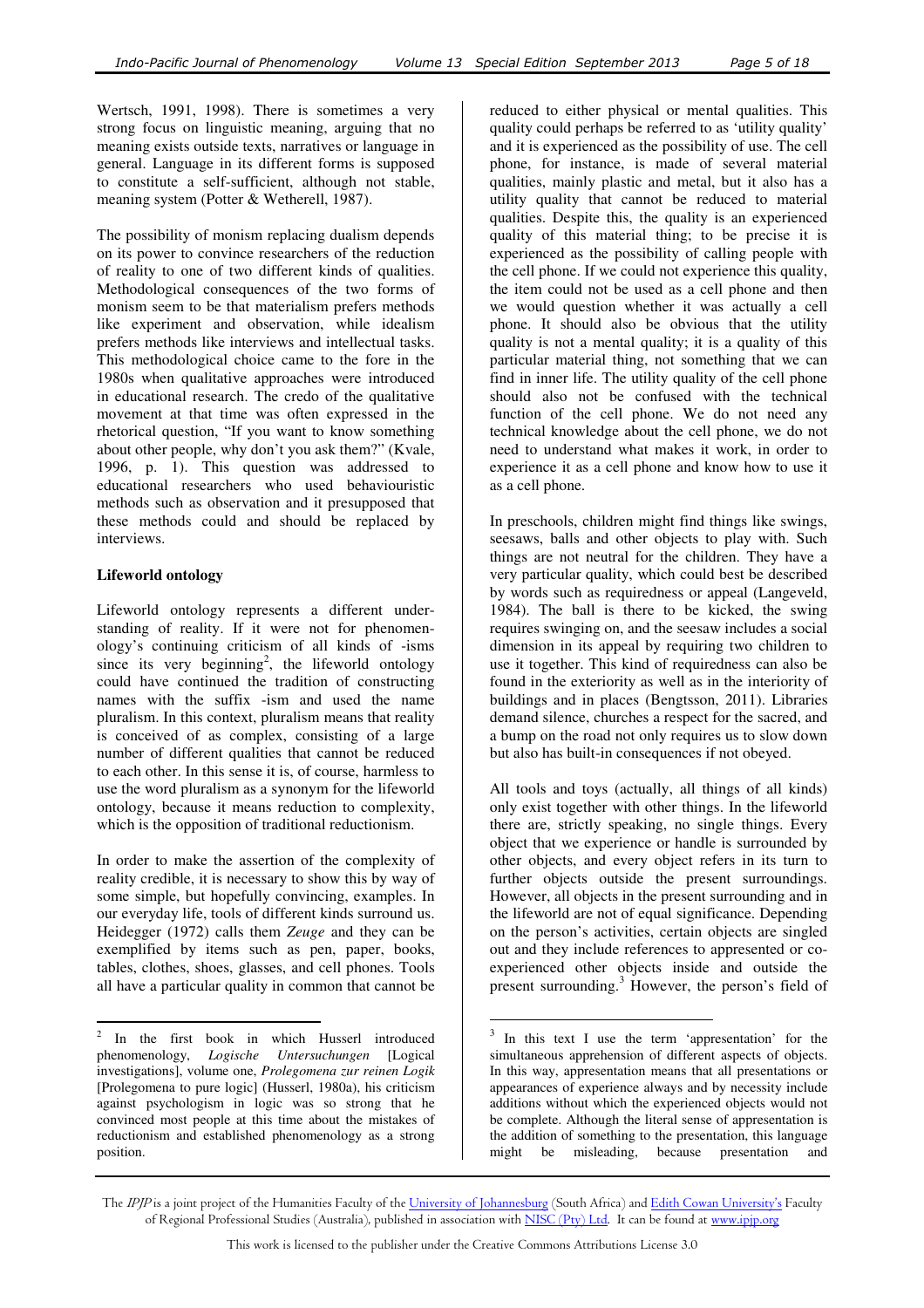activity does not only consist of different things, but also includes references to other persons with whom he or she interacts, has interacted or will interact. In this way, things, persons and activities constitute a regional world that is not limited to what is present, but includes other things, persons and activities that are possible to experience, interact with and perform within this world. Each regional world also constitutes its own particular history. The lifeworld is everything that is possible to experience and do for a particular individual, and the lifeworld consists of different regional worlds in which the individual lives, for instance the family, the working place and recreational activities with friends (Bengtsson, 1999, 2006a, 2010).

A second major characteristic of lifeworld ontology is the intertwinement or the interdependence of life and world (Bengtsson, 1988a). This point rejects dualistic ontology. The concept of the lifeworld is very peculiar and could perhaps be explained as a kind of in-betweenness. In other words, the lifeworld is neither an objective world in itself, nor a subjective world, but something in between. Ambiguity is a necessary feature of intertwinement. World and life are interdependent in the sense that life is always worldly and the world is always what it is for a living being. Thus, the world is open and uncompleted to the same extent as life. Life and world have identity, but it is not permanent or objective or universal. In this way, life and world are always already a unity that can be separated only afterwards (Heidegger, 1927; Husserl, 1954; Merleau-Ponty, 1945). It is therefore mistake to present a choice between life and world, despite the fact that we have learnt to do this in the Western history of ontology.

We have to learn to see reality more in terms of bothand instead of either-or. This applies not only to life and world, but also dualities such as body and mind, object and subject, outer and inner, physical and mental, sensuous and cognitive, reason and emotion, self and other, and individual and society. I will use an example from the previous discussion of the dualistic understanding of the relationship between

 $\overline{a}$ 

body and mind to illustrate this point. In lifeworld ontology, body and mind are mutually dependent on each other. The mind is embodied and the body is animated. I call the unity of body and mind 'lived body' to separate it from the physical body as well as from the inner experienced body and to indicate an originally combined and integrated position. The lived body is both physical and mental, object and subject, integrated in 'my own body (*le corps propre*), to use Merleau-Ponty's (1945) expression.

In relation to the previous example of slicing fruit, lifeworld ontology will permit a different analysis of the relation between the wound, the blood and the pain. When I cut my finger, this is not the same as slicing fruit. The cut in my finger hurts. The same is also true the other way around, the pain is not a disembodied mental state, but perfectly integrated with my body in the sense that I know exactly where the pain is; it is in my wounded index finger, not in the foot, not in the head, and not in the middle finger. Body and mind are integrated in the lived body.

The implications of the lived body can easily be extended. According to this ontological theory, the lived body is present in whatever we do and experience. We cannot leave it behind us, as we can with a bicycle, and pick it up later. It is always with us. Instead of saying that I have a body, it could be said that I am my body. Thus, the lived body is the subject of everything that we do and experience. In this way, the lived body is our access to the world. If something happens to our body, the world changes correspondingly. When we have a headache, the world is not accessible in the same way as it usually is, and if we lose our sight or an arm, the world changes in several respects. It is also possible to integrate physical things with the lived body. One common example is the blind man's stick (Merleau-Ponty, 1945). The stick is a thing among other things in the world, but when the blind person has learned to use the stick, it is no longer experienced as a thing but becomes an extension of the lived body through which the world is experienced. In a similar way, other things such as bicycles and cars can be integrated with the lived body and extend experiences and actions of the lived body.

It should also be noted that the central notion of phenomenon has an intertwined character. The word 'phenomenon' has Greek origins and means 'that which appears'. Phenomenology uses the word in the same way and in no other way. A characteristic of a phenomenon in this sense is its intertwinement between object and subject. One of the conditions for something to appear is that there must be someone for whom it appears. In the history of Western ontology and epistemology, a second reality, more real than the world of phenomena and a condition for the latter, has

appresentation constitute an inseparable unity with a mutual dependency upon each other. For this reason, the term copresentation might be a better choice of word. A simple example might shed some light on this relationship. A book, for instance, cannot be identified by its present presentation in perception. The book is always more than its experienced cover. It is actually not a book at all without the written pages between its covers, although they are not presented when the book is lying closed on the desk in front of me. In the same way, the book also appresents references to my friend to whom the book belongs and who lives in another part of the city, and it refers to the paper on which I am working.

The IPJP is a joint project of the Humanities Faculty of the University of Johannesburg (South Africa) and Edith Cowan University's Faculty of Regional Professional Studies (Australia), published in association with NISC (Pty) Ltd. It can be found at www.ipjp.org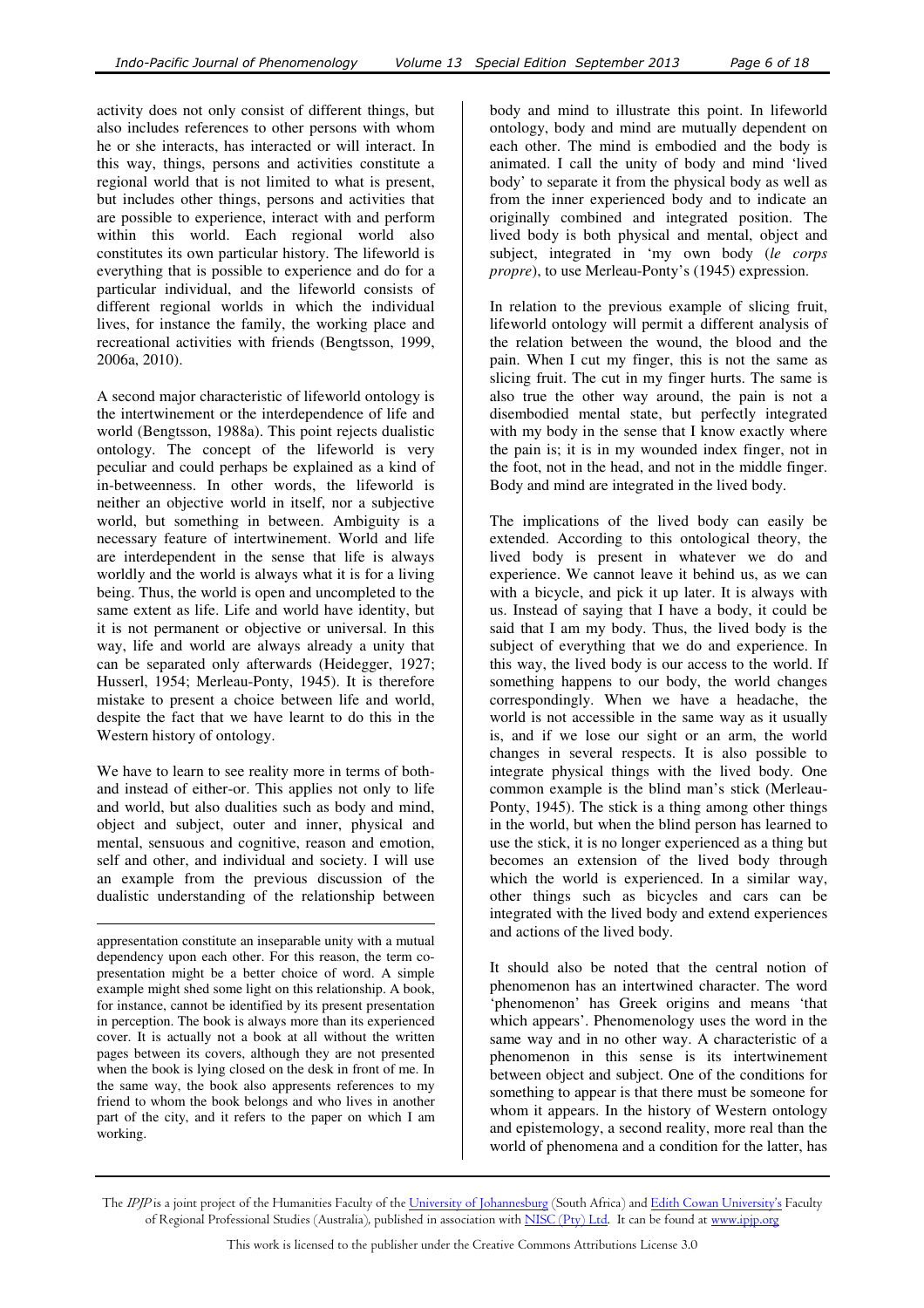often been assumed. Kant's 'thing in itself' is one famous example (Kant, 1976). However, this raises questions as to how we can ever know anything about this second reality. It also brings into question our reasons for assuming its existence. The only reality we know anything about is the world in which we live and which appears to us in one way or another, that is, the lifeworld. Husserl (1954) wrote about the assumption of a reality behind the reality that appears to us as a doubling of reality. Heidegger (1973) objected to Kant's ideas and held that "[t]he 'scandal of philosophy' is not that this proof has yet to be given [that is, a proof of the existence of things in themselves behind our experiences], but that *such proofs are expected and attempted again and again"* (p. 249).

# **Regional ontology**

Although ontological assumptions are presupposed in all empirical research, this does not imply that empirical research has to develop a general ontology as this falls within the realm of philosophy. Empirical research does not need a general ontological theory that includes everything that exists. Instead, it is enough to have an ontology delimited to a particular part of reality, in our case to educational reality. However, it is necessary to have such a theory and this theory needs to be made explicit within empirical research. Within the lifeworld approach, this delimited kind of ontology is referred to as regional ontology (Bengtsson, 1988b, 1991, 2005). It is important to note that this notion of regional ontology should not be confused with Husserl's (1952) idea of regional ontology, although it is inspired by this idea. Husserl divides everything that exists into three regions or realms of existence, that is, material nature, animal nature and spiritual (*geistige*) worlds. This is an understanding of reality in the sense of a general ontology.

My own understanding of regional ontology can now be further specified. It is not enough to delimit regional ontology to educational reality in general. It also has to be limited to the particular reality that is in focus in particular projects of educational research. In other words, regional ontology must be limited to that part of reality that the research question has singled out in its formulation. This view corresponds with the starting point in the section above concerning the philosophy of science of the lifeworld approach. It suggests that all empirical research is trying to establish knowledge about some delimited part of reality. The intention of these delimitations is to adapt ontology to empirical research. Ontology is, therefore, not approached for its own sake. Instead, it should be understood as an instrument for doing empirical research and is not developed further than is necessary for this purpose. It is on this point that I

diverge from Husserl's idea of a regional ontology (as well as from Heidegger's and Merleau-Ponty's ontologies). Husserl was never interested in elaborating ontology for the sake of doing empirical research. His interest was purely philosophical. My notion of regional ontology is in this respect closer to Schutz's (1932, 1962) intentions with his development of a theory of the social world as the foundation of the social sciences. However, Schutz (1932, 1962) did not use the term regional ontology. If Schutz's (1932, 1962) theory could be called a regional ontology, it is a regional ontology of the discipline of the social sciences rather than a regional ontology in the proper sense of the term.

The question of what the regional ontology of the lifeworld approach is still remains to be answered. This question has to be answered in several steps. Firstly, the lifeworld ontology offers a general perspective on how to perceive and encounter the reality of an empirical study. Through lifeworld ontology, reality appears in a particular way.

Secondly, the lifeworld ontology offers a number of concepts and theories about the lifeworld. These concepts and theories together constitute the theoretical resources of the lifeworld approach. They are not all relevant in all empirical studies. A selection has to be made in accordance with the research question. This point seems to not have been observed in Peter Ashworth's (2003) empirical research approach based on the lifeworld. In a Special Issue about this approach in the *Journal of Phenomenological Psychology*, he lists seven universal categories. He himself calls them "fragments" to indicate that they "together do not yet constitute a full account of the essence of the lifeworld" (Ashworth, 2003, p. 147), but insists that they should nevertheless enable "the detailed description of a given lifeworld" (Ashworth, 2003, p. 147). The used categories are selfhood, sociality, embodiment, temporality, spatiality, project and discourse. I question whether the same categories could be used in different studies irrespective of the research question. To my understanding of phenomenology, it also sounds strange use a limited number of categories to understand the lifeworld, regardless of whether there are more than seven categories. To me, this seems to be a variation of Kant's formalism. Husserl stated that phenomenology was a task for generations of phenomenologists. Van Deurzen (1997) has extended the number of categories to 4 x 19 categories in order to describe human existence, and I am not convinced that this is exhaustive. It gives the impression of being a taxonomy, which is inconsistent with the lifeworld approach. The lifeworld approach is an explorative approach whereas taxonomies normally have a deductive purpose.

The IPJP is a joint project of the Humanities Faculty of the University of Johannesburg (South Africa) and Edith Cowan University's Faculty of Regional Professional Studies (Australia), published in association with NISC (Pty) Ltd. It can be found at www.ipjp.org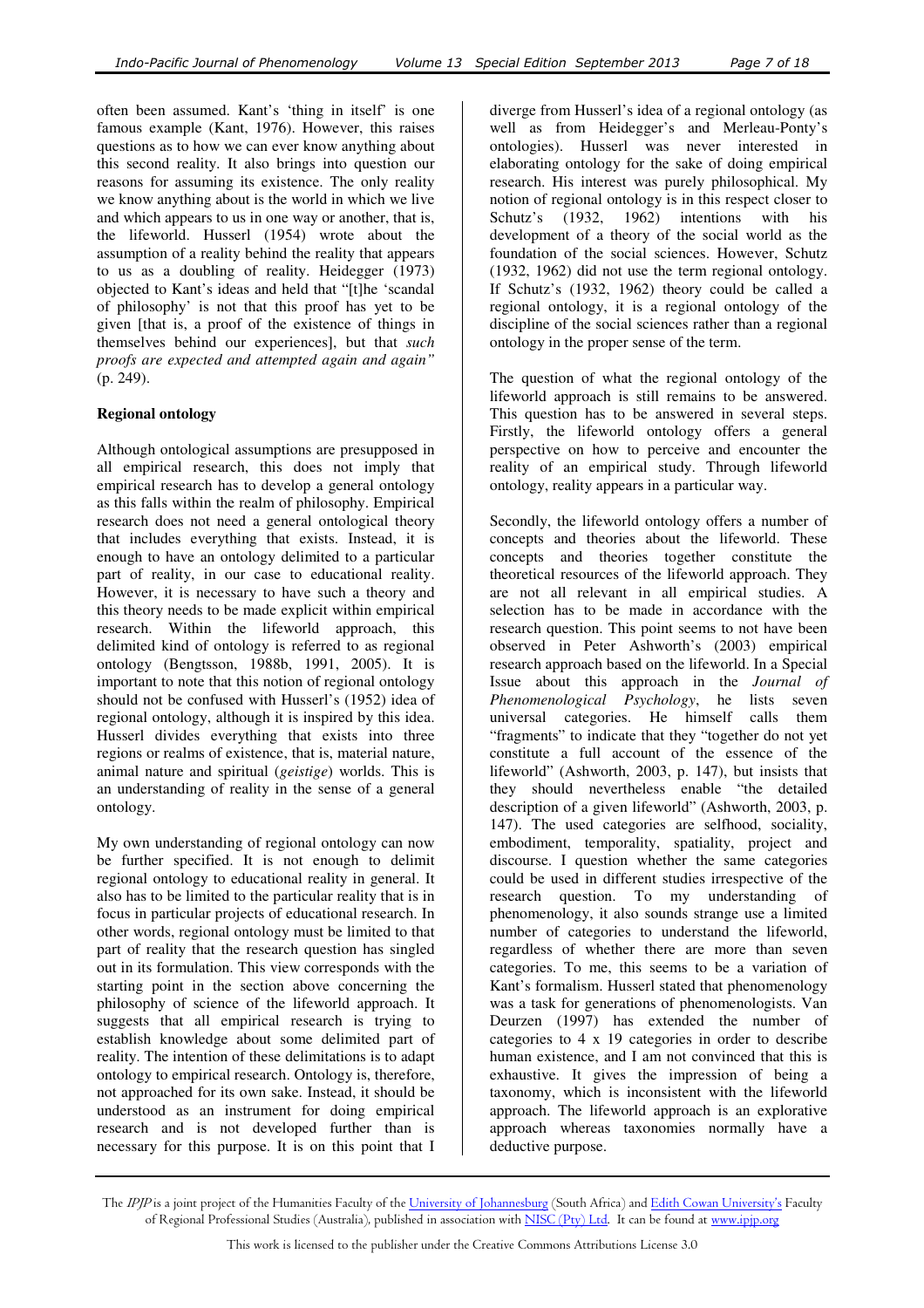Thirdly, the concepts and theories about the lifeworld have to be adapted to the particular research question. Their purpose is to enable the researcher to identify and understand phenomena in a lifeworld sensitive way. The more general they are, the less useful they are in explorative research. Intentionality, for example, can be a useful concept in many studies, but it is not exactly the same in allocating marks as in discussing marks, in social relations between teachers and students, in teachers' working pleasure, in preschool children's outdoor activities in nature or in teachers' use of self-knowledge in their professional life. When we want to research new worlds, we need to know in order to find, but we also need to find in order to know. We need a pre-understanding of the other world, but this is never the same as already understanding it in advance. Research has to live with this ambiguity.

### **Some methodological consequences**

Lifeworld ontology has very definite consequences for methodology. I will discuss some of these consequences for methods of collection such as observation and interview as well as methods of interpretation of the collected material.

Lifeworld ontology gives us the opportunity to observe and understand reality in a particular way. We are therefore able to access the study of different educational settings. The world is full of things and qualities that are neither objective nor subjective (such as tools and their utility qualities) and these things and qualities constitute regional worlds of people using them in particular ways. Thus, education takes place in a world of things, activities and interactions. The participating persons need to have a practical understanding of these things, activities and interactions. If we want to understand educational situations, we have to understand them in their lived and worldly context as this is where they have their meaning.

However, the individuals are not only social and worldly agents. They are also embodied subjects. Against this background it is possible to use observations in a new sense. For instance, if we observe other people in action, the content of the observation is not limited to material qualities. The people we see have lived bodies that consist of neither purely physical behaviour nor purely interior mental life. Mental life is expressed in the body, and bodily movements are mental. Body and mind constitute an undivided unity in which the body is subject and the mind is embodied. In this way, the behaviour of a person allows us to understand something about his/her life; the behaviour has a particular meaning that is available to us. This meaning, however, is not hidden behind the behaviour in the subjective

intentions of the agent as is believed by the neo-Kantian tradition of hermeneutics.<sup>4</sup> Instead, the meaning is experienced in the bodily movements of the other person and, together with the meanings of a specific surrounding of particular things and other people, it constitutes a particular world of meaning. For example, the teacher can see that a child might be in need of some help with his/her arithmetic, that another child is uninterested in his/her work today, and that a third child seeks contact with another child. As an observer, the researcher can see what the teacher sees and does, as well as what the children see and do. This does not mean that other people are easy to read. However, the possibility of observing the meaningful behaviour of another person can be used as a starting point for new and extended observations that form part of an interpretation process that takes into consideration previous and present as well as following events. Observations are not limited to meaningful behaviour. Speech activities might also be included. This is the lived language that people spontaneously use in their practice in distinction to the language they use when they reflect upon their practice in an interview. Observations in this sense have been used in several empirical studies in the lifeworld approach (Ferm, 2004; Friberg, 2001; Greve, 2007; Johansson, 1999, 2007; Løkken, 2000, 2004).

The agents might sometimes not even be able themselves to tell about such things as their intentions, feelings, thoughts and perceptions of their actions (Dahlberg, 2006). If the teacher is understood as an embodied subject and the actions take place within a regional world of professional practice, the mind of the teacher is integrated with the body in the sense that the mind has settled in the body as a way of thinking, seeing, feeling and being as a professional in a habitualized world of practice (Bengtsson, 1993). Research experience shows that there is often a difference between what teachers say they do and what they actually do in the classroom (Claesson, 2004). This does not mean that teachers are lying. They simply do not have the necessary distance from their own practice to be able to describe what they are doing. Instead, they are more likely to describe an ideal of their work.

These comments should not be taken to mean that interviews should be excluded from the lifeworld approach. However, just as observing people's physical behaviour only tells us some things about them in the same way interviewing people only tells us certain things about them. The advantage of

 $\overline{a}$ 

<sup>4</sup> Important representatives of this tradition are Wilhem Dilthey and Max Weber. Although Schutz (1932, 1962) based his social theory on phenomenology, he continued the neo-Kantian hermeneutics in his methodology.

The IPJP is a joint project of the Humanities Faculty of the University of Johannesburg (South Africa) and Edith Cowan University's Faculty of Regional Professional Studies (Australia), published in association with NISC (Pty) Ltd. It can be found at www.ipjp.org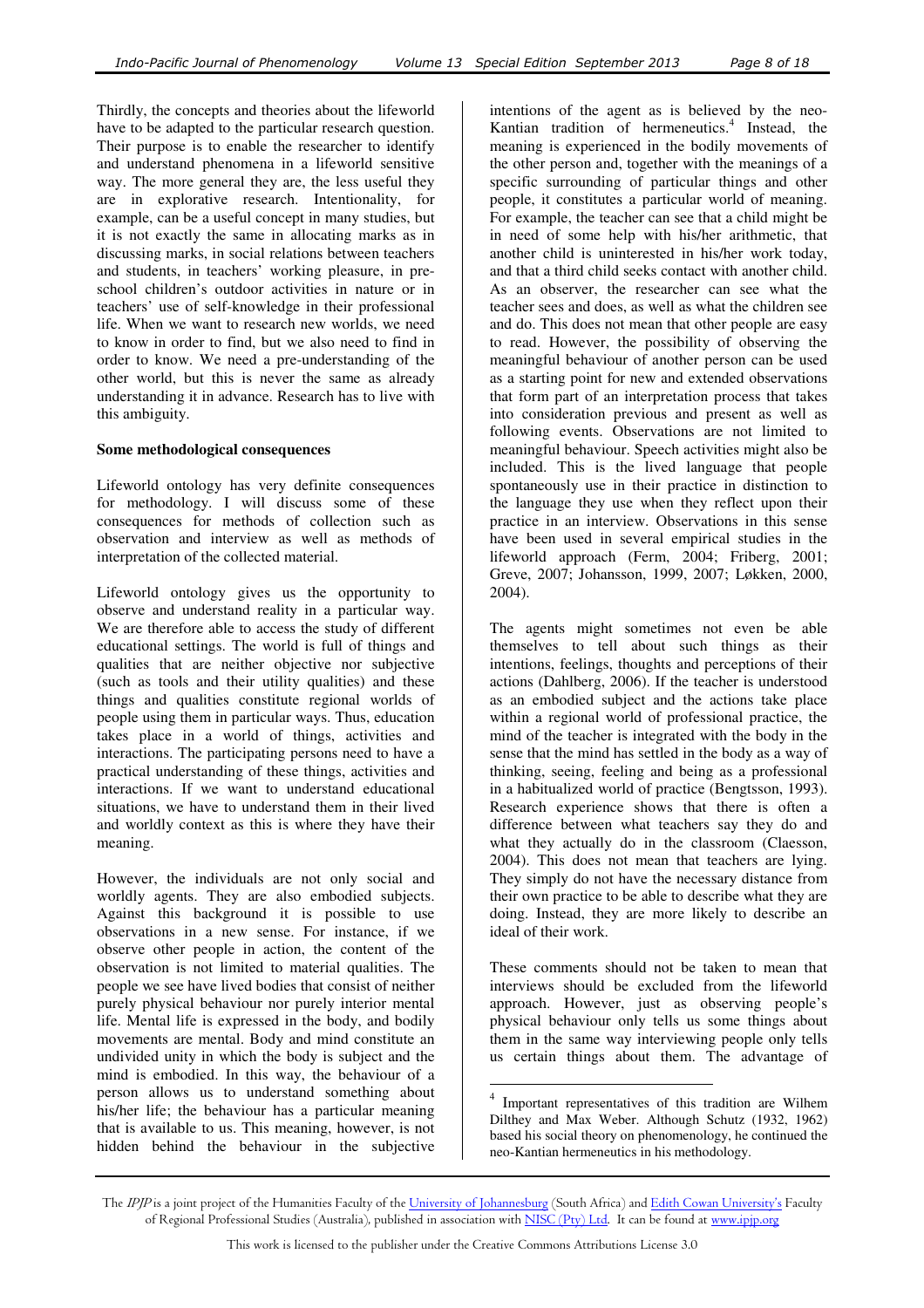interviews is that they allow people to talk about situations that are passed, situations that ethically delicate for participation such as sexuality or violence and situations that are hard to observe, such as working pleasure. When interviews are used within the lifeworld approach it is important to understand that the interviewer should help the interviewee to introduce a distance from his/her own lifeworld and conduct the interview in a corresponding manner. In this way the interviewees are helped to reflect upon and talk about different aspects of their lives. The persons should be stimulated and helped to see their lives and experiences in their worldly and embodied existence and not as decontextualized experiences or cognitions. In order to avoid general answers about the interviewees' lives, it can be useful to ask for examples. Different strategies have been used in interviews of people in the lifeworld approach. These include in-depth interviews and narrations, which are sometimes complemented by drawings, writings, models (Alerby, 1998; Andrén, 2012; Hörnqvist, 1999; Houmann, 2010; Kostenius, 2008; Nielsen, 2005; Öhlén, 2000; Öhrling, 2000; Orlenius, 1999; Vinterek, 2001).

Interviews and observations are not seen as opposing factors in the lifeworld approach as they were in the early days of qualitative research. Instead, these methods may be used separately, depending on the research question, but they can also be combined in different ways in order to complement each other. If different methods are used, however, it is necessary that they have the same theoretical ground. Methods are never free from theoretical assumptions. If different methods with different theoretical assumptions are used in the same research project, the results from the different methods can come into conflict with each other and will not contribute to the understanding of the phenomenon. With the lifeworld as a ground, several studies have used mixed methods (Berndtsson, 2001; Carlsson, 2011; Claesson, 1999, 2004; Grundén, 2005; Hautaniemi, 2004; Hertting, 2007; Hugo, 2007).

This paper has already touched upon hermeneutics several times. It seems necessary to comment on the relationship between lifeworld phenomenology and hermeneutics. In this way the discussion of methods is continued by way of a discussion of interpretation. Classical phenomenology (such as that form of phenomenology represented by the Hegelian tradition as an example) and classical hermeneutics (represented by scholars from the days of Schleiermacher through to neo-Kantians such as Dilthey and Weber) are certainly two different traditions. However, in the new phenomenology started by Husserl around 1900, possibilities for integration of the two traditions were revealed. Heidegger was the first phenomenologist to introduce

hermeneutics in phenomenology (Heidegger, 1927). In so doing he renewed both Husserl's phenomenology and hermeneutics. Gadamer (1960) and Ricœur (1965, 1969) continued this direction in different ways. The ground for the integration of phenomenology and hermeneutics can be found in lifeworld phenomenology (Bengtsson, 1988b). Phenomenology and hermeneutics are thus not parallel traditions that never meet in the lifeworld approach.

In the lifeworld approach, interpretation and understanding are not limited to texts, but also include tools and actions. The neo-Kantian tradition also includes the interpretation of actions, but in contrast to lifeworld hermeneutics, this approach looked for the meaning of texts and the actions behind them in the intentions or life of authors or agents. Lifeworld hermeneutics tries to understand texts and actions by the meaning that is expressed in the text and action respectively. This idea goes back to Husserl's criticism of psychologism in logics and mathematics in the first volume of *Logische Untersuchungen* [Logical investigations] (Husserl, 1980a). Schutz (1932) continued the neo-Kantian tradition in his hermeneutics of social actions instead of developing the new possibilities in phenomenology (cf., Bengtsson, 1998, 2002).

Interpretation in empirical research can also not be limited to the interpretation of transcribed interviews or observations. Seen from the perspective of lifeworld hermeneutics, interpretation already starts in the interview and observation, and the object of interpretation is not the transcriptions, but the interviews and the observations.

In the lifeworld approach, empirical research in education implies that the both the people who are studied and the researchers are inseparably embedded in their different lifeworlds. Bridges must therefore be built between the lifeworld of the researcher and the lifeworld of the participants of the study. The primary means for building bridges involves creating encounters with other lifeworlds (Bengtsson, 1999). Two main methods have been discussed for this purpose, observation and interview, and it has been mentioned that these methods can be combined. The use of both methods implies the existence of the hermeneutic circle from the beginning of the research. We always already understand and interpret through our being in the world. It is not possible to escape the hermeneutic circle, but the encounters offer the possibility of exposing and confronting our prejudgements (*Vor-urteile* - to use Gadamer's (1960) word) and letting the other lifeworlds speak in their otherness. Encounters enable the researcher to make discoveries and to change pre-judgements.

The *IPJP* is a joint project of the Humanities Faculty of the <u>University of Johannesburg</u> (South Africa) and <u>Edith Cowan University's</u> Faculty of Regional Professional Studies (Australia), published in association with <u>NISC (Pty) Ltd</u>. It can be found at <u>www.ipjp.org</u>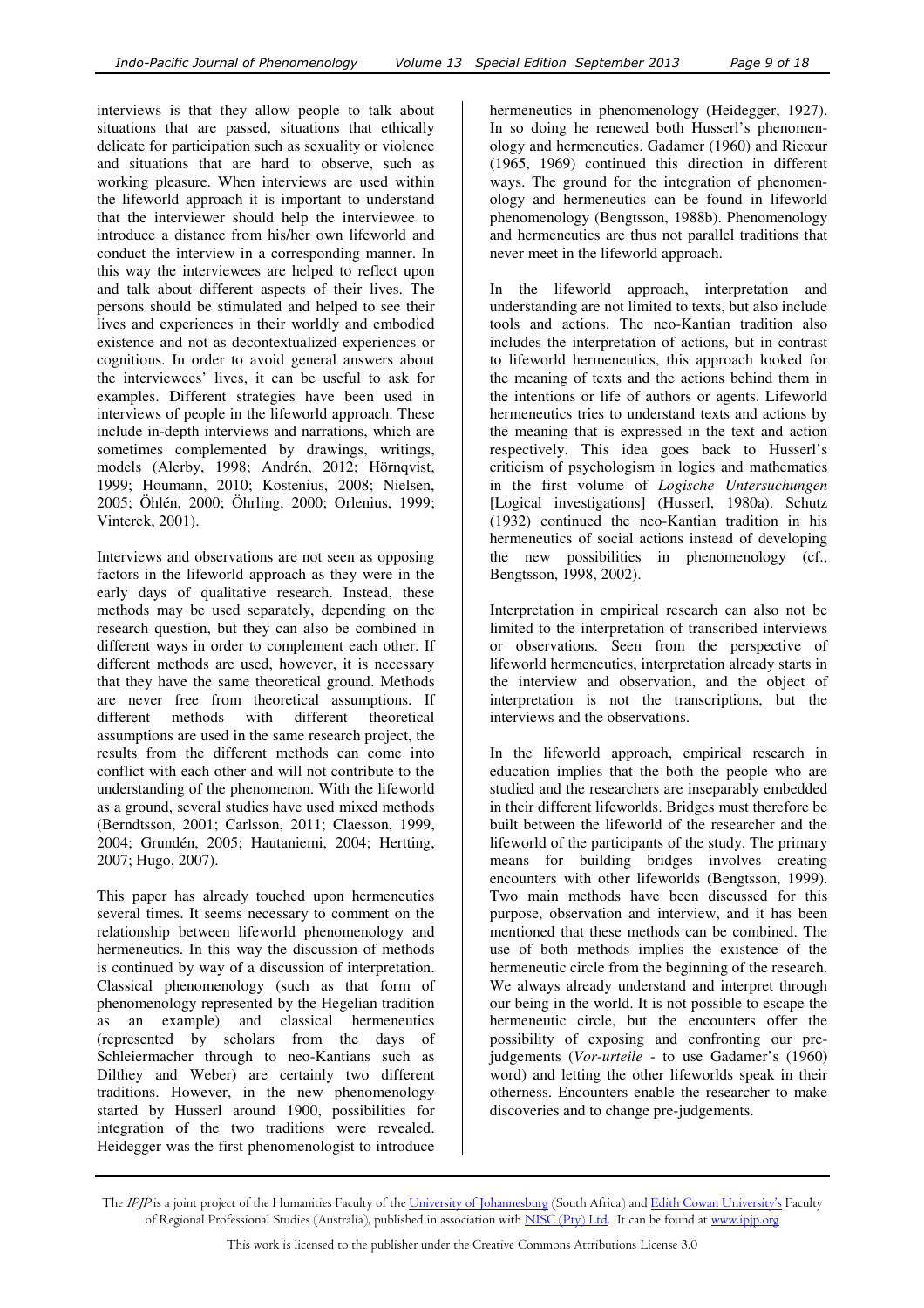# **Choice of method**

So far only methodological questions relating to the lifeworld approach have been discussed. However, methodology is concerned with general principles or guidelines on how to conduct research. It can therefore not be equated with the choice of method in particular empirical projects that seek to answer specific research questions. This is of particular importance for the lifeworld approach, where creativity is demanded in the choice of method (Bengtsson, 1999). In other words, the lifeworld approach is not equivalent to a particular method. The choice of method should instead be made based on a combination of the research question and the ontological understanding (in this case lifeworld ontology) of the particular reality that the project intends to study.

To deepen the understanding of the principle of creativity of method it could be described in the context of a phenomenological dilemma. The phenomenological movement started with a demand that phenomenology should "go back to the things themselves" (Husserl, 1980b, p. 6) as they appear and do full justice to these things. This demand, however, can easily come into conflict with a demand for method in scientific research. The prescriptive rules of scientific methods only provide the type of knowledge that the methods permit. However, in that case, research seems to do more justice to its methods than to the things themselves. Consequently, it seems that the researcher has to choose between following the things or some particular method. This choice is not as simple as it might seem. This is because the phenomenological demand of doing justice to the things seems itself to be a methodological principle. The dilemma is therefore actually a paradox.

The conflict between following the things or a particular method only exists if the method must be applied in all research, or in other words if this implies that a general methodology exists that should be used indiscriminately in all educational research. This demand is in conflict with the demand of following the things. However, it is also possible to develop methods from the combination of the particular research question and the ontological understanding of the things to be studied. If research is done in this way then there is no conflict between method and things.

The paradox thus only exists if the demand for going back to the things is understood as a developed method. However, it is certainly not a developed method. Instead, it is generally formulated and contains no prescriptions regarding the procedure for concrete research questions. I would propose that within empirical research it should be understood as a kind of general principle for choice of method. In that case, it should be read as a requirement to let the choice of method be decided by its ability to do justice to the regional lifeworld to be studied. An example can be found in Eva Johansson's thesis described below.

The lifeworld approach therefore cannot present a rigid procedure that can be used in all empirical lifeworld research and that can be used for judging research results. This also applies to methods of gathering and analysing empirical material. It is not possible to trust one correct method in the lifeworld approach and the researcher must therefore carefully work out and argue for a chosen method or methods in a project. Consequently, the lifeworld approach stimulates creativity of methods.

The illusory conflict between the demand of going back to the things themselves and the demand of scientific method has sometimes led to a neglect of method in phenomenological empirical research. This is, for instance, the case with the Utrecht school that represents an anthropological-phenomenological approach to educational research. The research in this approach has often been more or less impressionistic and lacks discussion regarding the way in which the results were determined. In Van Manen's (1990) version of phenomenology, phenomenological research has been compared to the art of poetry and "a primal telling" (p. 13) that gives voice to the world. This phenomenological direction therefore provides as little description and discussion of method as does poetry. However, the opposite tendency is also represented in the phenomenological tradition, and relates to the demand for strict scientific principles of method. Examples are Moustaka's (1994) and Giorgi's (1997; Giorgi & Giorgi, 2008) more or less detailed procedures for conducting phenomenological empirical research. All three of these procedures demand the application of the phenomenological epoché, the particular method that Husserl introduced in his transcendental phenomenology for philosophical purposes (Husserl, 1976), and a general procedure for analysis of all studies (Giorgi, 2010). Peter Ashworth continues this methodology, but has added a number of categories of the lifeworld to enable descriptions (described above) (Ashworth, 2003; Ashworth, Freewood, & Mac-donald, 2003). The lifeworld approach offers an alternative to these two options of doing empirical phenomenological research.

# **Reporting results**

A lot of contemporary research in different directions of qualitative research uses the word 'findings' for its results. However, this is a very misleading term. This becomes clear as some examples of its use are

The *IPJP* is a joint project of the Humanities Faculty of the <u>University of Johannesburg</u> (South Africa) and <u>Edith Cowan University's</u> Faculty of Regional Professional Studies (Australia), published in association with <u>NISC (Pty) Ltd</u>. It can be found at <u>www.ipjp.org</u>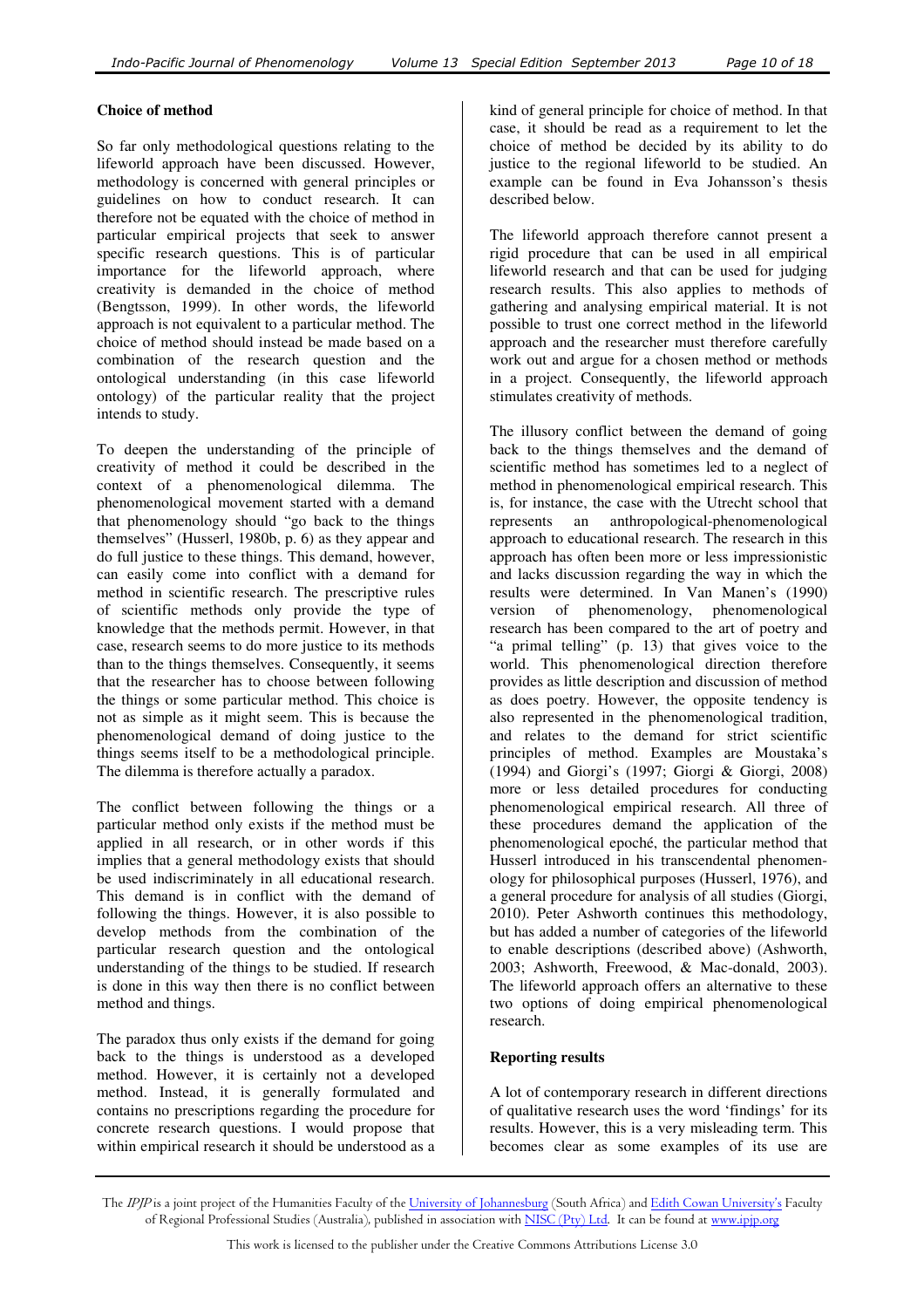discussed. For example: "We found mushrooms just outside our house" or "we found a parking-place outside the railway-station". If the word is used in this manner to describe research results it provides the impression of an effortless finding of the results or simply coming across these results. However, all parts of research are hard work and this includes arriving at and reporting results.

At least three ways of reporting results have been used in the lifeworld approach. Firstly, reporting separately for each individual within a project (Berndtsson, 2001; Claesson, 1999; 2004; Nielsen, 2005); secondly, reporting thematically across the individuals (Alerby, 1998; Carlsson, 2011; Ferm, 2004; Friberg, 2001; Greve, 2007; Grundén, 2005; Hautaniemi, 2004; Hertting, 2007; Hörnqvist, 1999; Houmann, 2010; Hugo, 2007; Johansson, 1999, 2007; Kostenius, 2008; Løkken, 2000; Öhrling, 2000; Orlenius, 1999; Vinterek, 2001); and thirdly, reporting first individually and then, based on these results, thematically (Andrén, 2012; Öhlén, 2000). The work of reporting the results starts with interpreting what people have said or/and done. It is appropriate at this juncture to introduce critical distance in the work, both in relation to the researcher and to the people included in the study. This can be done by means of self-reflection and collegial discussion (Bengtsson, 1993). I also believe that Ricœur's (1965) hermeneutics of suspicion as well as Dahlberg, Dahlberg and Nyström's (2008) notion of bridling can be of use in this context. When an understanding of the said or/and observed has been reached, the work of reporting the results continues by means of the systematic organization of answers to the research question. Strict procedures are not a guarantee of relevant results.

The language used in reporting results is always the language of the researcher, irrespective of whether the study is based on interviews or observations of activities, including speech. In the lifeworld approach language is not limited to ordinary language, but also includes the use of phenomenological language. It seems unprofessional to not use the wealth of this language to provide more precise and profound descriptions of the results. Phenomenological language cannot, however, be used in a general way, but instead has to be used descriptively. The word 'horizon' could be an example. It has been used in a general way to describe the perception of space (Husserl, 1972; Merleau-Ponty, 1945), the experience of time (Husserl, 1972; Merleau-Ponty, 1945) and understanding (Gadamer, 1960). However, it has also been used descriptively in order to refer to displaced horizons in describing the changed world of everyday life for people who have lost their sight (Berndtsson, 2001).

The results of the lifeworld approach cannot be generalized for the simple reason that the principle of induction is not (and cannot be) used. This principle cannot be used because the number of participants involved in these explorative studies is insufficient for generalization. For the same reason, participants are not selected randomly but instead are selected according to a strategy. This strategy relates to the question of what type of participant can bring something new to the exploration of the field. The principle of induction is not used because it is questionable in general. Although it is not necessary to agree with Popper's own theory, he certainly formulated strong criticism against induction (Popper, 1959). It is also not possible to make claims of essences based on the results of the lifeworld approach. An essence, in the strict sense of the word, has to describe the necessary and sufficient qualities of an object. In other words, an essence must describe how it has to be at all times, in all cultures and for all people. It is not possible for empirical research to fulfil this task. Empirical research can identify empirical themes, but these should not be confused with essence. The strength of the results of the lifeworld approach is that they are able to show the significance of the results in relation to other empirical and theoretical research within the field of the research question and its use for practice.

# **Example**

In order to demonstrate what the lifeworld approach can offer for empirical research in education, I now outline an example from research in the Gothenburg tradition, a doctoral thesis by Eva Johansson (Johansson, 1999).

Johansson's thesis is a study of small children's moral values and norms in their interaction in preschool. The children's interaction with the preschool teachers was not included in the project. The study was based on the daily interaction among 19 children, ten boys and nine girls, aged one to three years. The interaction was followed for seven months and video recorded. The research questions were based on the lifeworld assumption that interaction between people is meaningful and accessible for the parties involved. One important part of people's interaction is its moral dimension, which is experienced and expressed through people's embodied interactions with each other. A research question could therefore focus on the values and norms that small children experience and express. According to Piaget (1932), small children cannot be asked this question because morality is linked to the Kantian idea of selfresponsibility. Consequently, people can be moral only when they know themselves and take responsibility for their own actions, and small

The IPJP is a joint project of the Humanities Faculty of the University of Johannesburg (South Africa) and Edith Cowan University's Faculty of Regional Professional Studies (Australia), published in association with NISC (Pty) Ltd. It can be found at www.ipjp.org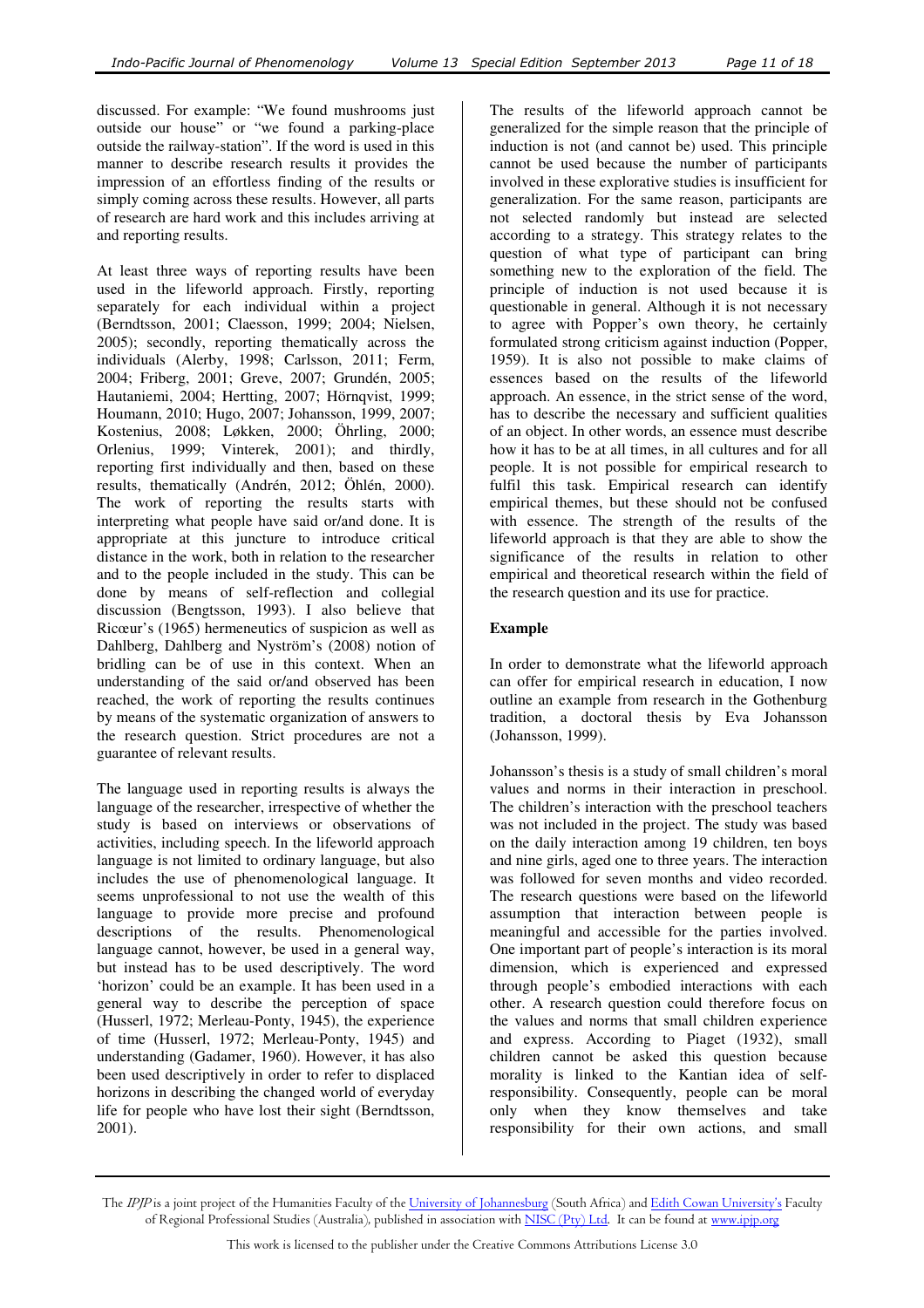children have not reached this stage. Piaget (1932) therefore describes small children as simply amoral.

In lifeworld ontology, meaning and value in interaction do not primarily refer to people's inner subjective intentions, but instead refer to the meaning and value that they experience and express through their lived bodies. For this reason, the study was based on observations of the children's embodied interaction. There were two reasons why interviews were not considered an appropriate research method. First, the moral values and norms were not supposed to be found within the children, but instead in the embodied interaction between them. Second, the children were too young to have functional language. Thought experiments were also excluded as a research method for two reasons. Firstly, because morality was not conceptualised as an intellectual task or ability. Secondly, because the children were too young to solve intellectual dilemmas. It was also important for the lifeworld approach that the children's moral interaction be studied in its lived environment. This is because the meaning and value of experiences and expressions never occur alone; instead they occur together with the meanings and values of specific things and other people that constitute a particular regional world of meaning. It was, therefore, not an alternative to use thought experiments or interviews outside the lived world of interaction where the meanings and values are created and sustained.

Johansson's (1999) thesis thus used observation, documented by video records, to build bridges between the researcher's world and the children's world. In this manner, the meaning of the experiences and the expressions of the interaction were available to the observing researcher, but they were available from within the world of an observing adult researcher. This does not mean that the children's morality was not understood in its otherness. The values and norms of the children were certainly observed, but it was neither necessary nor possible to completely take the children's perspective. Taking another person's perspective would imply experiencing in the same way as the other person, and this is not possible without reducing his/her otherness. The researcher, therefore, has to begin with what is observed from his/her perspective and then try to confront this with the encountered world of the children. Johansson's (1999) study is based on very rich empirical material, with observations of many interactional situations over an extended period of time. By recording all these situations, she could confront her initial understandings of them by looking at them several times and in this sense developing an ongoing hermeneutical dialogue with the situations. In this way, her results could be reported in an explicit, argued way.

In the results of her study, Johansson (1999) showed that morality is an important part of the children's life at the preschool. The children defended and valued their own rights and cared for others' well-being. They defended their rights to things, as well as to sharing worlds with peers. Their concern for other children's well-being was expressed in efforts to comfort and protect them from harmful situations. Johansson's (1999) results clearly show that even very small children experience and express moral values and norms. By doing so, she showed that the results of Piaget's research were wrong. This is indeed a strong contribution to this field of knowledge.

### **Conclusion**

In this article, I have tried to show some distinctive characteristics of the lifeworld approach and its consequences for empirical research in education. First, I have argued for the necessity of being explicit about the direction within the phenomenological movement from which a phenomenological study is conducted. The lifeworld approach is based on lifeworld phenomenology. Second, I have tried to show that a transition from philosophical to empirical research is needed. Third, as a way of achieving the transition, I have suggested the inclusion of an explicit discussion of the ontological and epistemological assumptions in the research design. Fourth, I have compared three traditional ontologies with the lifeworld ontology in order to highlight some significant differences in the understanding of reality. Fifth, I have argued for the necessity of delimiting ontology to the regional ontology of the particular reality that is in focus in particular projects of educational research. In other words, I have argued that ontology should be focused on that part of reality that the research question has singled out in its formulation. The intention of this delimitation is to adapt ontology to empirical research. Sixth, I have discussed some methodological consequences of the traditional ontological theories and the lifeworld ontology in order to make some of the particularities of the lifeworld approach visible. Seventh, I have shown the importance of creativity in the choice of method for empirical research. This principle offers an alternative to the demand for strict, scientific procedures for all research and to the neglect of methods in research. Instead, the choice of method should be made based on a combination of the research question and the ontological understanding of the particular reality that the project intends to study. Eighth, I have discussed ways of reporting results in the lifeworld approach. Finally, I have shown what the lifeworld approach can offer for empirical research in education by presenting the

The IPJP is a joint project of the Humanities Faculty of the University of Johannesburg (South Africa) and Edith Cowan University's Faculty of Regional Professional Studies (Australia), published in association with NISC (Pty) Ltd. It can be found at www.ipjp.org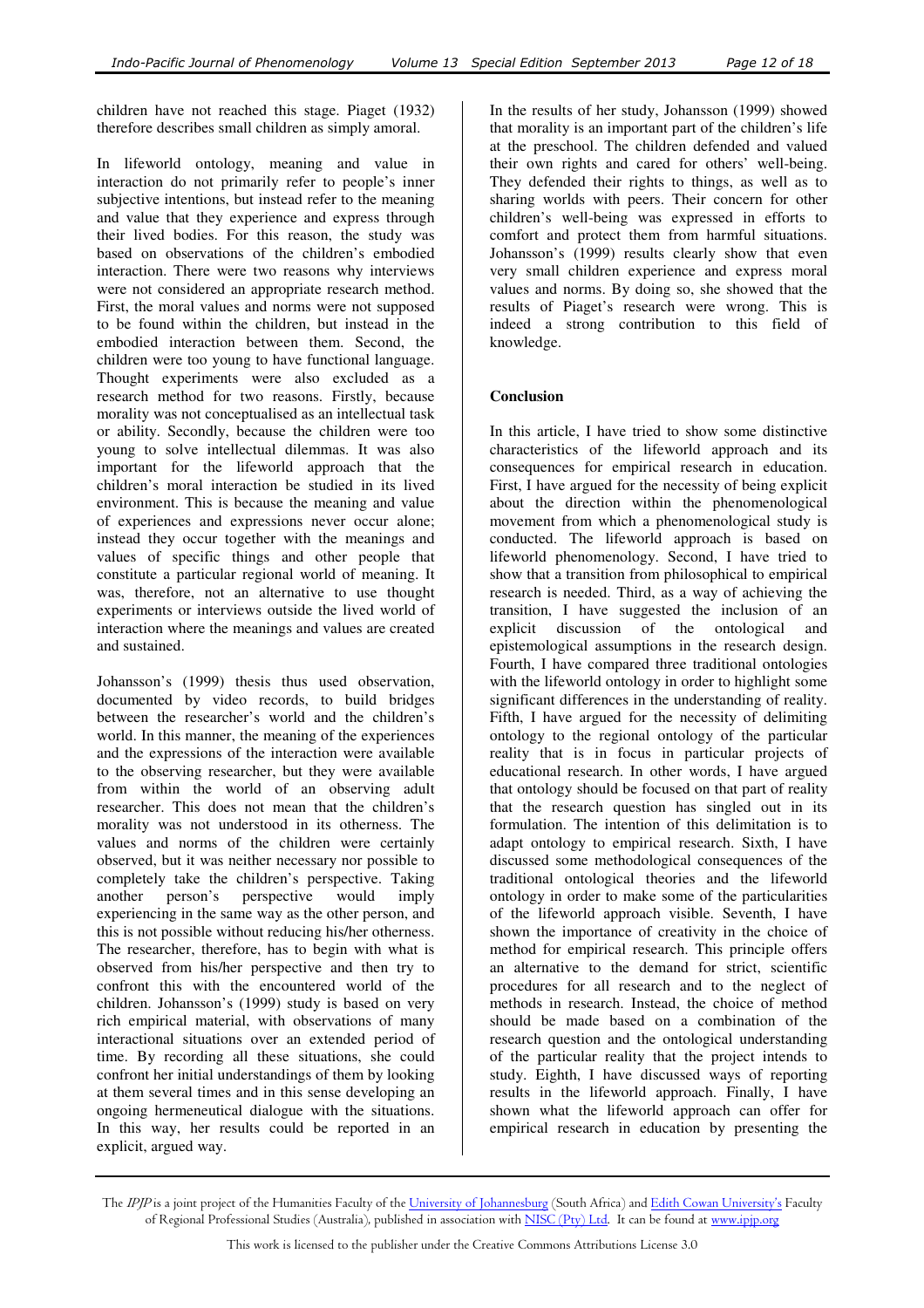design and results of one empirical study based on the lifeworld approach.

In the lifeworld approach, the integration of philosophy and empirical research is not only an ideal. It is also an explicitly developed approach that is realized in ongoing research. The research

approach is consequently and coherently based on lifeworld phenomenology. This gives the lifeworld approach its own particular perspective in phenomenological, empirical research in education.

\_\_\_\_\_\_\_\_\_\_\_\_\_\_\_\_\_\_\_\_

#### **Acknowledgement**

This text refers back to lectures I have been giving to students and colleagues since the 1980s. The text has profited greatly from these lectures. My thanks to all of you. A special thanks goes to Professor Ronald Paul for his kindness in correcting my English.

### **Referencing Format**

Bengtsson, J. (2013). With the lifeworld as ground. A research approach for empirical research in education: The Gothenburg tradition. *Indo-Pacific Journal of Phenomenology, 13* (Special Edition, September: *Lifeworld Approach for Empirical Research in Education – the Gothenburg Tradition*)*,* 18 pp. doi: 10.2989/IPJP.2013.13. 2.4.1178

### **About the Author**



Jan Bengtsson, who held the post of Professor in the Department of Pedagogical, Curricular and Professional Studies, University of Gothenburg, Sweden, passed away on 31 August. Throughout his long illness, which was bravely borne, Jan continued to be academically active but very sadly never lived to see the publication of this paper which is part of a Special Edition of which he was Guest Editor.

Professor Bengtsson previously studied at the University of Vienna (Austria), the University of Freiburg (Germany), Ruhr-University in Bochum (Germany), and the University of Grenoble (France).

During his lengthy career, Jan had been a Visiting Scholar at several institutions such as the Husserl-Archives in Louvain (Belgium), the University of Grenoble (France), the University

of Århus (Denmark), the University of California at Berkeley (USA), the National Institute of Educational Research in Paris (France) and the University of Queensland (Brisbane, Australia). He had also been a Visiting Professor at the Universities of Helsinki (Finland) and Oslo (Norway) as well as the University of Agder in Norway.

Over the years, Jan founded several scientific organizations in the Nordic countries such as the Centre of Lifeword Phenomenological Research (University of Gothenburg) and the Nordic Society for Philosophy of Education.

Jan's research areas were diverse, and included the fields of teaching, teachers and learning, school architecture, history of scientific research, the philosophy of education, and phenomenology.

#### **References**

Alerby, E. (1998). *Att fånga en tanke. En fenomenologisk studie av barns och ungdomars tänkande kring miljö* [To catch a thought. A phenomenological study of the thinking of children and young people about the environment]. Unpublished dissertation, Luleå University of Technology, Luleå, Sweden.

The IPJP is a joint project of the Humanities Faculty of the University of Johannesburg (South Africa) and Edith Cowan University's Faculty of Regional Professional Studies (Australia), published in association with NISC (Pty) Ltd. It can be found at www.ipjp.org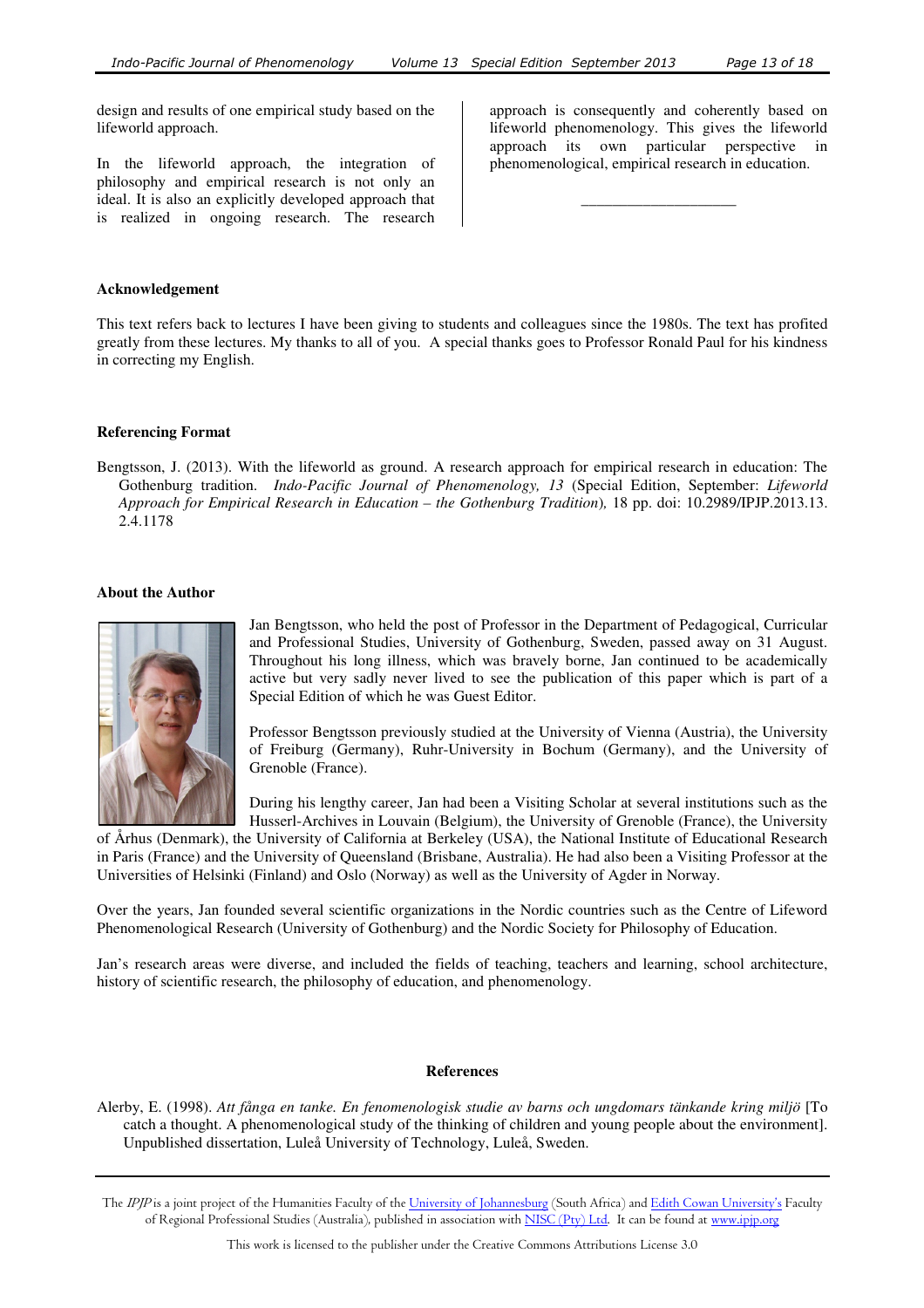- Andrén, U. (2012). *Self-awareness and self-knowledge in professions.* Unpublished dissertation, Acta Universitatis Gothoburgensis, Gothenburg, Sweden.
- Ashworth, P. (2003). An approach to phenomenological psychology: The contingencies of the lifeworld. *Journal of Phenomenological Psychology 34*(2), 257–278.
- Ashworth, P., Freewood, M., & Macdonald, R. (2003). The student lifeworld and the meanings of plagiarism. *Journal of Phenomenological Psychology 34*(2), 145–156.
- Bengtsson, J. (1984). *Husserls erfarenhetsbegrepp och kunskapsideal. Den teoretiska erfarenhetens begränsningar och den praktiska erfarenhetens primat* [Husserl's concept of experience and ideal of knowledge. The limits of theoretical experience and the primacy of practical experience]. Gothenburg, Sweden: Report from the Department of Education, University of Gothenburg.
- Bengtsson, J. (1986). *Konkret fenomenologi* [Concrete phenomenology]. Gothenburg, Sweden: Philosophical communications, Green series no. 21, Department of Philosophy, University of Gothenburg.
- Bengtsson, J. (1988a). *Sammanflätningar. Husserls och Merleau-Pontys fenomenologi* [Intertwinings. Husserl and Merleau-Ponty's phenomenology]. Gothenburg, Sweden: Daidalos.
- Bengtsson, J. (1988b). Fenomenologi: Vardagsforskning, existensfilosofi, hermeneutik [Phenomenological directions in sociology: Everyday research, philosophy of existence, hermeneutics]. In P. Månson (Ed.), *Moderna samhällsteorier. Traditioner, riktningar, teoretiker* (pp. 60–94). Stockholm, Sweden: Prisma.
- Bengtsson, J. (1991). *Den fenomenologiska rörelsen i Sverige. Mottagande och inflytande 1900–1968* [The phenomenological movement in Sweden. Reception and influence 1900–1968]. Gothenburg, Sweden: Daidalos.
- Bengtsson, J. (1993). Theory and practice. Two fundamental categories in the philosophy of teacher education. *Educational Review, 45*(3), 205–211.
- Bengtsson, J. (1998). *Fenomenologiska utflykter. Människa och vetenskap ur ett livsvärldsperspektiv* [Phenomenological excursions. Human beings and scientific research from a lifeworld perspective]. Gothenburg, Sweden: Daidalos.
- Bengtsson, J. (1999). *Med livsvärlden som grund. Bidrag till utvecklandet av en livsvärldsfenomenologisk ansats i pedagogisk forskning* [With the lifeworld as ground. Contributions to the development of a phenomenological lifeworld approach in empirical educational research], Lund, Sweden: Studentlitteratur.
- Bengtsson, J. (2002). Livets spontanitet och tolkning. Alfred Schütz' fenomenologiska samhällsteori [Spontaneity and interpretation. Alfred Schutz' phenomenological theory of society]. In A. Schütz (Ed), *Den sociala världens fenomenologi* (pp. 7–24). Gothenburg, Sweden: Daidalos.
- Bengtsson, J. (2005). *Med livsvärlden som grund. Bidrag till utvecklandet av en livsvärldsfenomenologisk ansats i pedagogisk forskning* [With the lifeworld as ground. Contributions to the development of a phenomenological lifeworld approach in empirical educational research] (2<sup>nd</sup> rev ed.). Lund, Sweden: Studentlitteratur.
- Bengtsson, J. (2006a). Undervisning, profession, lärande [Teaching, profession, learning]. In S. Lindblad & A. Edvardsson (Eds.), *Mot bättre vetande. Presentationer av forskning vid Institutionen för pedagogik och didaktik 2006* (pp. 108–114). Gothenburg, Sweden: University of Gothenburg, Department of Education, IPD-rapport 2006:06.
- Bengtsson, J. (2006b). The many identities of pedagogics as a challenge. Towards an ontology of pedagogical research as pedagogical practice. *Educational Philosophy and Theory, 38*(2), 115–128.
- Bengtsson, J. (2010). Teorier om yrkesutövning och deras praktiska konsekvenser för lärare [Theories about professional skill and their practical consequences for teachers]. In M. Hugo & M. Segolsson (Eds.), *Lärande och bildning i en globaliserad tid* (pp. 83–98). Lund, Sweden: Studentlitteratur.

The IPJP is a joint project of the Humanities Faculty of the University of Johannesburg (South Africa) and Edith Cowan University's Faculty of Regional Professional Studies (Australia), published in association with NISC (Pty) Ltd. It can be found at www.ipjp.org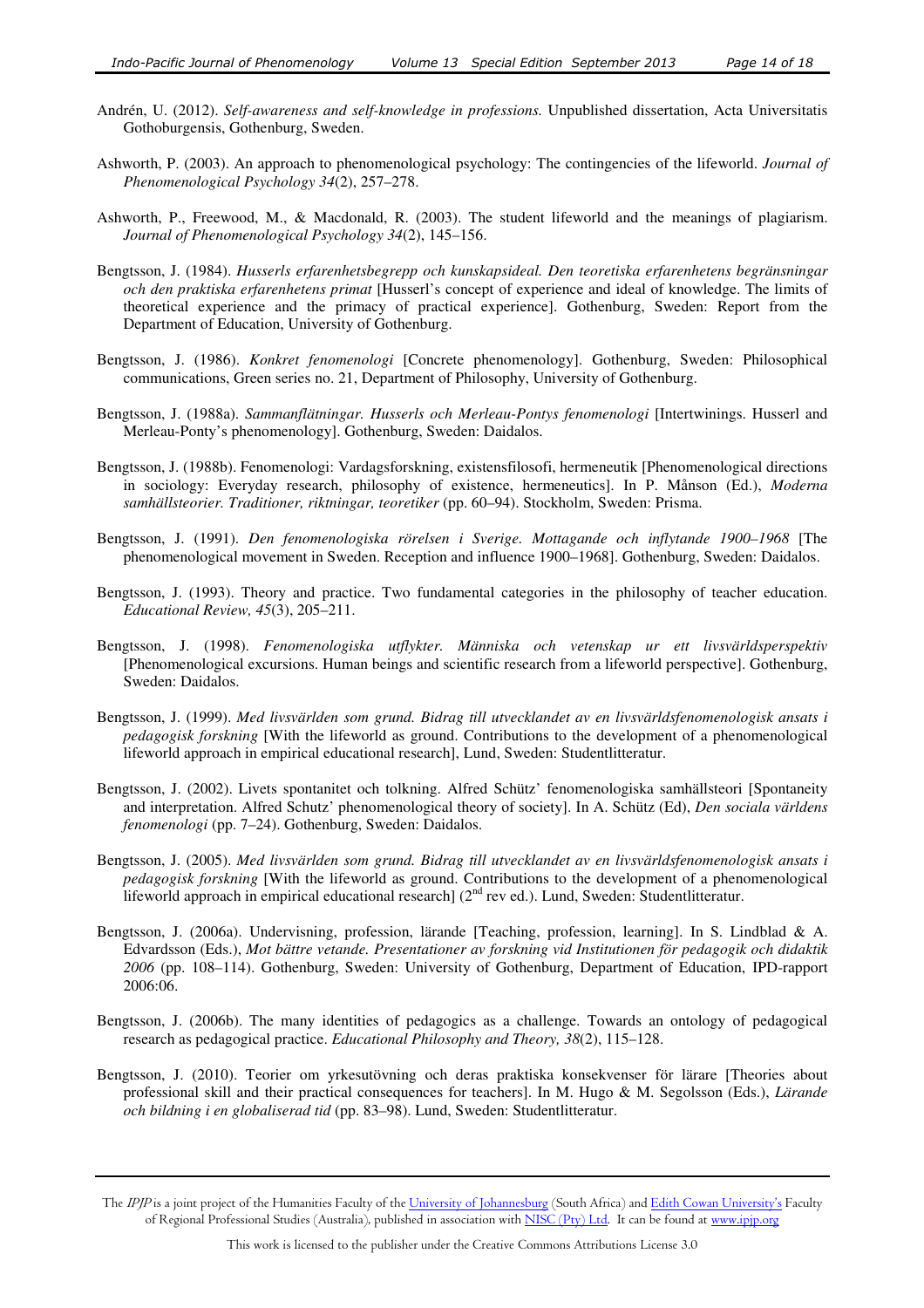- Bengtsson, J. (2011). Educational significations in school buildings. In J. Bengtsson (Ed.), *Educational dimensions of school buildings* (pp. 11–33). Frankfurt, Germany: Peter Lang International Publisher.
- Bengtsson, J. (2013). Experience and education: Introduction to the special issue. *Studies in Philosophy and Education, 32,* 1-5.
- Berndtsson, I. (2001). *Förskjutna horisonter. Livsförändring och lärande i samband med synnedsättning* [Shifting horizons. Life changes and learning in relation to visual impairment or blindness]. Unpublished dissertation, Acta Universitatis Gothoburgensis, Gothenburg, Sweden.
- Carlsson, N. (2011). *I kamp med skriftspråket. Vuxenstuderande med läs- och skrivsvårigheter i ett livsvärldesperspektiv* [Struggling with written language. Adult students with reading and writing difficulties in a lifeworld perspective]. Unpublished dissertation, Acta Universitatis Gothoburgensis, Gothenburg, Sweden.
- Claesson, S. (1999). *"Hur tänker du då?" Empiriska studier om relationen mellan forskning om elevuppfattningar och lärares undervisning* [How did you figure that out? Empirical studies concerning research on pupils' conceptions in relation to teaching]. Unpublished dissertation, Acta Universitatis Gothoburgensis, Gothenburg, Sweden.
- Claesson, S. (2004). *Lärares levda kunskap* [Teachers' lived knowledge]. Unpublished dissertation, Acta Universitatis Gothoburgensis, Gothenburg, Sweden.
- Dahlberg, K. (2006). The individual in the world the world in the individual. *Indo-Pacific Journal of Phenomenology, 6*, 1–9.
- Dahlberg, K., Dahlberg, H., & Nyström, M. (2008). *Reflective lifeworld research* (2<sup>nd</sup> rev ed). Lund, Sweden: Studentlitteratur.
- Descartes, R. (1975). *A discourse on method / Meditations on the first philosophy / Principles of philosophy.* (J. Veitch, Trans) London, UK: Everyman's Library. (Original work published between 1637 and 1644).
- Ferm, C. (2004). *Öppenhet och medvetenhet. En fenomenologisk studie av musikdidaktisk interaction* [Openness and awareness. A phenomenological study of music didactical interaction]. Unpublished dissertation, Luleå University of Technology, Luleå, Sweden.
- Friberg, F. (2001). *Pedagogiska möten mellan patienter och sjuksköterskor på en medicinsk vårdavdelning. Mot en vårddidaktik på livsvärldsgrund* [Pedagogical encounters between patients and nurses in a medical ward. Towards a caring didactics from a lifeworld approach]. Unpublished dissertation, Acta Universitatis Gothoburgensis, Gothenburg, Sweden.
- Gadamer, H-G. (1960). *Wahrheit und methode* [Truth and method]. London, United Kingdom: Sheed & Ward.
- Giorgi, A. (1997). The theory, practice, and evaluation of the phenomenological method as a qualitative research procedure. *Journal of Phenomenological Psychology, 28*(2), 235–260.
- Giorgi, A. (2010). Phenomenology and the practice of science. *Existential Analysis, 21*(1), 3–22.
- Giorgi, A., & Giorgi, B. (2008). Phenomenology. In J. A. Smith (Ed.), *Qualitative psychology. A practical guide to research methods* (2<sup>nd</sup> ed.) (pp. 26-52). London, United Kingdom: Sage Publications.
- Greve, A. (2007). *Vennskap mellom små barn i barnehagen* [Friendship among small children in pre-school]. Unpublished dissertation, University of Oslo, Oslo, Norway.
- Grundén, I. (2005). *Att återerövra kroppen. En studie av livet efter en ryggmärgsskada* [Reclaiming the body. A study of life after a spinal cord injury]. Unpublished dissertation, Acta Universitatis Gothoburgensis, Gothenburg, Sweden.
- Hautaniemi, B. (2004). *Känslornas betydelse i funktionshindrade barns livsvärld* [The meaning of feelings in the lifeworld of disabled children]. Unpublished dissertation, Stockholm University, Stockholm, Sweden.
- The IPJP is a joint project of the Humanities Faculty of the University of Johannesburg (South Africa) and Edith Cowan University's Faculty of Regional Professional Studies (Australia), published in association with NISC (Pty) Ltd. It can be found at www.ipjp.org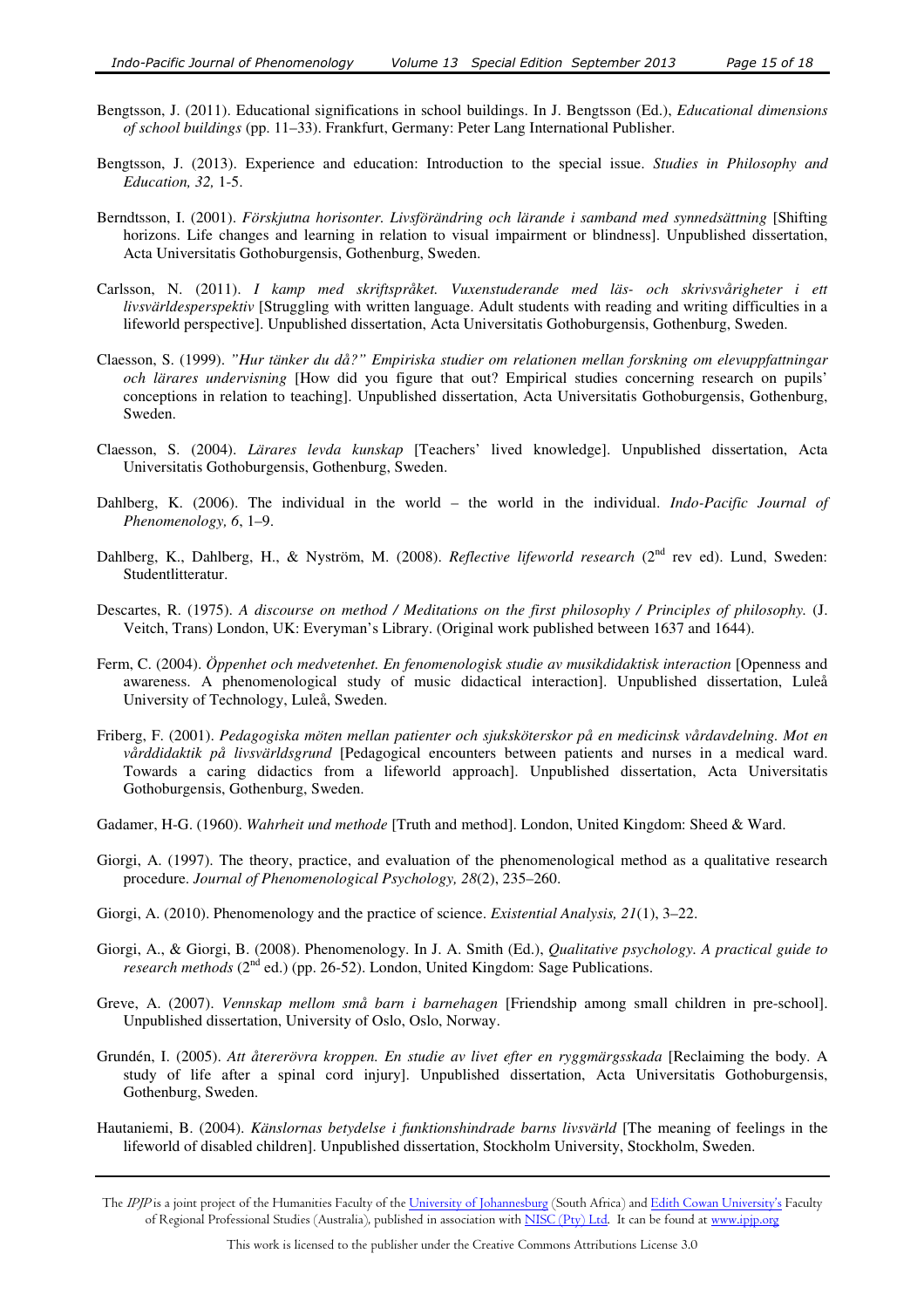Heidegger, M. (1927). *Sein und Zeit* [Being and time]. Tübingen, Germany: Max Niemeyer.

- Heidegger, M. (1973). *Being and time.* (Translator unknown). Oxford, United Kingdom: Basil Blackwell.
- Hertting, K. (2007). *Den sköra föreningen mellan tävling och medmänsklighet. Om ledarskap och lärprocesser i barnfotbollen* [The fragile unity between competition and humanity: On leadership and learning processes in children's football]. Unpublished dissertation, Luleå University of Technology, Luleå, Sweden.
- Houmann, A. (2010). *Musiklärares handlingsutrymme. Möjligheter och begränsningar* [Music teachers' scope of action. Possibilities and limitations]. Malmö, Sweden: Publications from the Malmö Academy of Music.
- Hörnqvist, M-L. (1999). *Upplevd kompetens. En fenomenologisk studie av ungdomars upplevelser av sin egen kompetens i skolarbetet* [Experienced competence. A phenomenological study of young people's experience of their own competence in schoolwork]. Unpublished dissertation, Luleå University of Technology, Luleå, Sweden.
- Hugo, M. (2007). *Liv och lärande i gymnasieskolan. En studie om elevers erfarenheter i en liten grupp på gymnasieskolans individuella program* [Life and learning. The way towards knowledge and competence for seven under achievers at upper secondary school]. Jönköping, Sweden: Jönköping University Press.
- Hundeide, K. (1977). *Piaget i kritisk lys* [Piaget in a critical light]. Oslo, Norway: Cappelen.
- Husserl, E. (1916-1917). *Lebenswelt Wissenschaft Philosophie: Naives hinleben in der Welt Symbolisches festlegen durch Urteile der Welt – Begründung* [Lifeworld – science – philosophy: Naïve living in the world – symbolic fixation through judgments about the world – founding]. (Manuscript B I 21 III). Louvain, Belgium: The Husserl Archives.
- Husserl, E. (1936). Die Krisis der europäischen Wissenschaften und die transzendentale Phänomenologie [The crisis of European sciences and transcendental phenomenology], *Philosophia, 1*, 77–176.
- Husserl, E. (1950). *Die Idée der Phänomenologie* [The idea of phenomenology]. (Husserliana 2). The Hague, The Netherlands: Martinus Nijhoff.
- Husserl, E. (1952). *Ideen zu einer reinen Phänomenologie und phänomenologischen Philosophie. Zweites Buch. Phänomenologische Untersuchungen zur Konstitution* (Ideas pertaining to a pure phenomenology and to a phenomenological philosophy. Second Book*.* Dordrecht: Kluwer 1989). The Hague, The Netherlands: Martinus Nijhoff.
- Husserl, E. (1954). *Die Krisis der europäischen Wissenschaften und die transzendentale Phänomenologie* [The crisis of European sciences and transcendental phenomenology]. Evanston, IL: Northwestern University Press.
- Husserl, E. (1972). *Erfahrung und Urteil* [Experience and judgement]. Hamburg, Germany: Felix Meiner Verlag.
- Husserl, E. (1976). *Ideen zu einer reinen Phänomenologie und phänomenologischen Philosophie. Erstes Buch* [Ideas pertaining to a pure phenomenology and to a phenomenological philosophy. First Book]*.* (Husserliana 3). The Hague, The Netherlands: Martinus Nijhoff.
- Husserl, E. (1980a). *Logische Untersuchungen. Erster Teil: Prolegomena zur reinen Logik* [Logical investigations]. (Volume 1). London, United Kingdom: Routledge.
- Husserl, E. (1980b). *Logische Untersuchungen. Zweiter Teil: Untersuchungen zur Phänomenologie und Theorie der Erkenntnis* [Logical investigations]. (Vol 2). London, United Kingdom: Routledge.
- Johansson, E. (1999). *Etik i små barns värld. Om värden och normer bland de yngsta barnen i förskolan* [Ethics in small children's world. Values and norms among the youngest children in preschool]. Unpublished dissertation, Acta Universitatis Gothoburgensis, Gothenburg, Sweden.
- Johansson, E. (2007). *Etiska överenskommelser i förskolebarns världar* [Ethical agreements in the worlds of preschool children]. Unpublished dissertation, Acta Universitatis Gothoburgensis, Gothenburg, Sweden.

The *IPJP* is a joint project of the Humanities Faculty of the <u>University of Johannesburg</u> (South Africa) and <u>Edith Cowan University's</u> Faculty of Regional Professional Studies (Australia), published in association with <u>NISC (Pty) Ltd</u>. It can be found at <u>www.ipjp.org</u>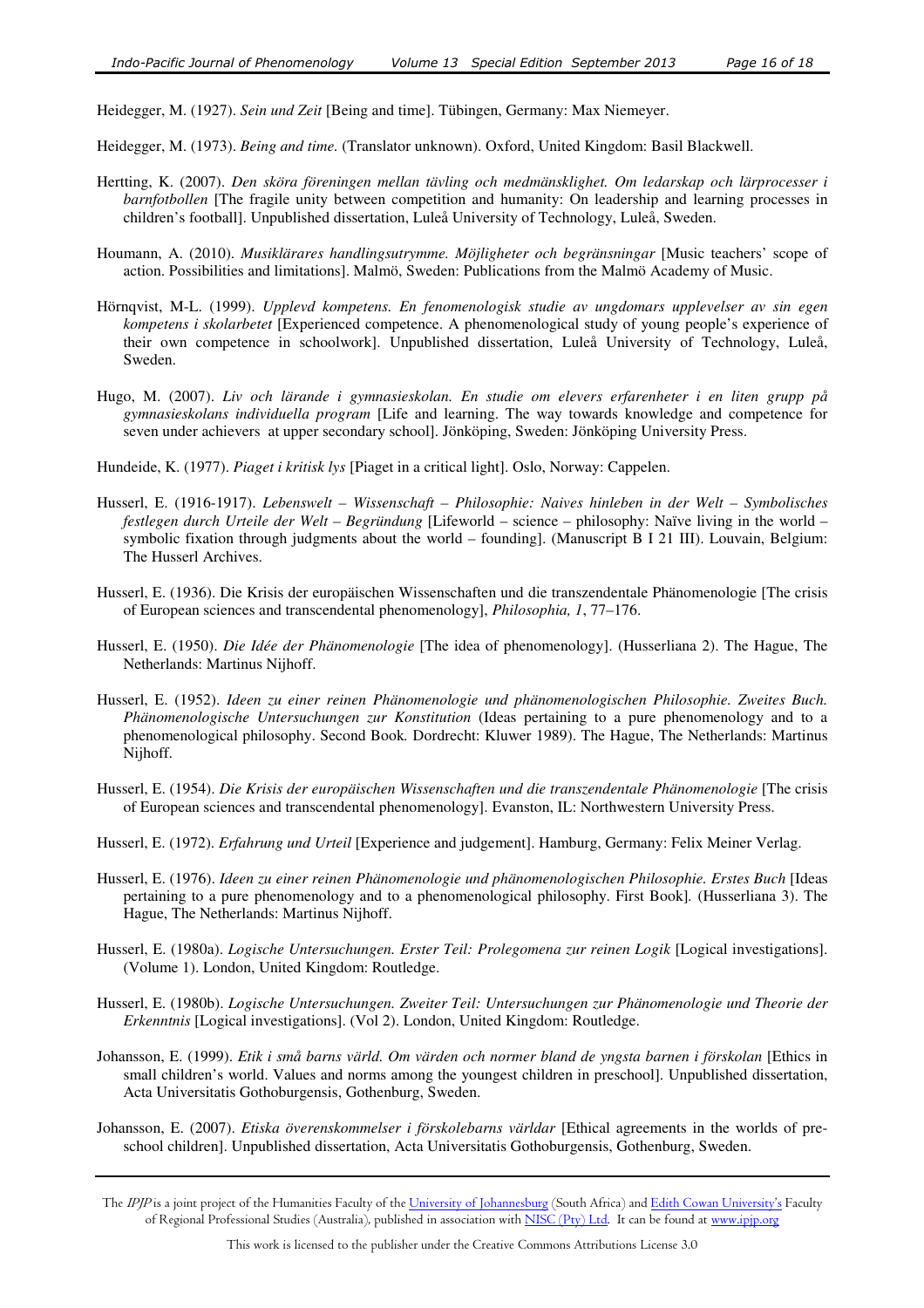- Kant, I. (1976). *Kritik der reinen Vernunft* [Critique of pure reason]. London, United Kingdom. (Original work published 1721).
- Kostenius, C. (2008). *Giving voice and space to children in health promotion.* Unpublished dissertation, Luleå University of Technology, Luleå, Sweden.
- Kvale, S. (1996). *InterViews. An introduction to qualitative research interviewing.* Thousand Oaks, CA: Sage.
- Langeveld, M. (1984). How does the child experience the world of things? *Phenomenology + Pedagogy, 2/3*, 215– 223.
- Lave, J. & Wenger, E. (1991). *Situated learning. Legitimate peripheral participation.* Cambridge, United Kingdom: Cambridge University Press.
- Løkken, G. (2000). *Toddler peer culture. The social style of one and two year old body-subjects in everyday interaction.* Unpublished dissertation, Norwegian University of Science and Technology, Trondheim, Norway.
- Løkken, G. (2004). *Toddlerkultur. Om ett- og toåringers sosiale omgang i barnehagen* [Toddler culture. Social relationships among one and two years old children in pre-school]. Oslo, Norway: Cappelen.
- Merleau-Ponty, M. (1945). *Phénoménologie de la perception* [Phenomenology of perception]*.* London, United Kingdom: Routledge.
- Merleau-Ponty, M. (2001). *Psychologie et pédagogie de l'enfant* [Psychology and child education]. Lagrasse, France: Verdier.
- Moustakas, C. (1994). *Phenomenological research methods.* Thousand Oaks, CA: Sage Publications.
- Nielsen, C. (2005). *Mellan fakticitet och projekt. Läs- och skrivsvårigheter och strävan att övervinna dem* [Between facticity and project. Reading and writing difficulties and the striving to overcome them]. Unpublished dissertation, Acta Universitatis Gothoburgensis, Gothenburg, Sweden.
- Öhlén, J. (2000). *Att vara i en fristad. Berättelser om lindrat lidande inom palliativ vård* [Being in a lived retreat. Narratives of alleviated suffering within palliative care]. Unpublished dissertation, University of Gothenburg, Gothenburg, Sweden.
- Öhrling, K. (2000). *Being in the space for teaching-and-learning. The meaning of perceptorship in nurse education.* Unpublished dissertation, Luleå University of Technology, Luleå, Sweden.
- Orlenius, K. (1999). *Förståelsens paradox. Yrkeserfarenhetens betydelse när förskollärare blir grundskollärare* [The paradox of understanding. The meaning and value of professional experience when pre-school teachers become compulsory school teachers]. Unpublished dissertation, Acta Universitatis Gothoburgensis, Gothenburg, Sweden.
- Piaget, J. (1932). *Le jugement moral chez l'enfant* [The moral judgment of the child]. London, United Kingdom: Routledge.
- Piaget, J. (1937). *La construction du reel chez l'enfant* [The construction of reality in the child]. New York, NY: Basic Books.
- Piaget, J. (1946). *La psychologie de l'intelligence* [The psychology of intelligence]. London, United Kingdom: Routledge.
- Popper, K. (1959). *The logic of scientific discovery.* London, United Kingdom: Hutchinson.
- Potter, J., & Whetherell, M. (1987). *Discourse and social psychology.* London, United Kingdom: Sage.
- Ricœur, P. (1965). *De l'interprétation. Essai sur Sigmund Freud* [Freud and Philosophy: An Essay on Interpretation]. New Haven, CT: Yale University Press.
- The IPJP is a joint project of the Humanities Faculty of the University of Johannesburg (South Africa) and Edith Cowan University's Faculty of Regional Professional Studies (Australia), published in association with NISC (Pty) Ltd. It can be found at www.ipjp.org